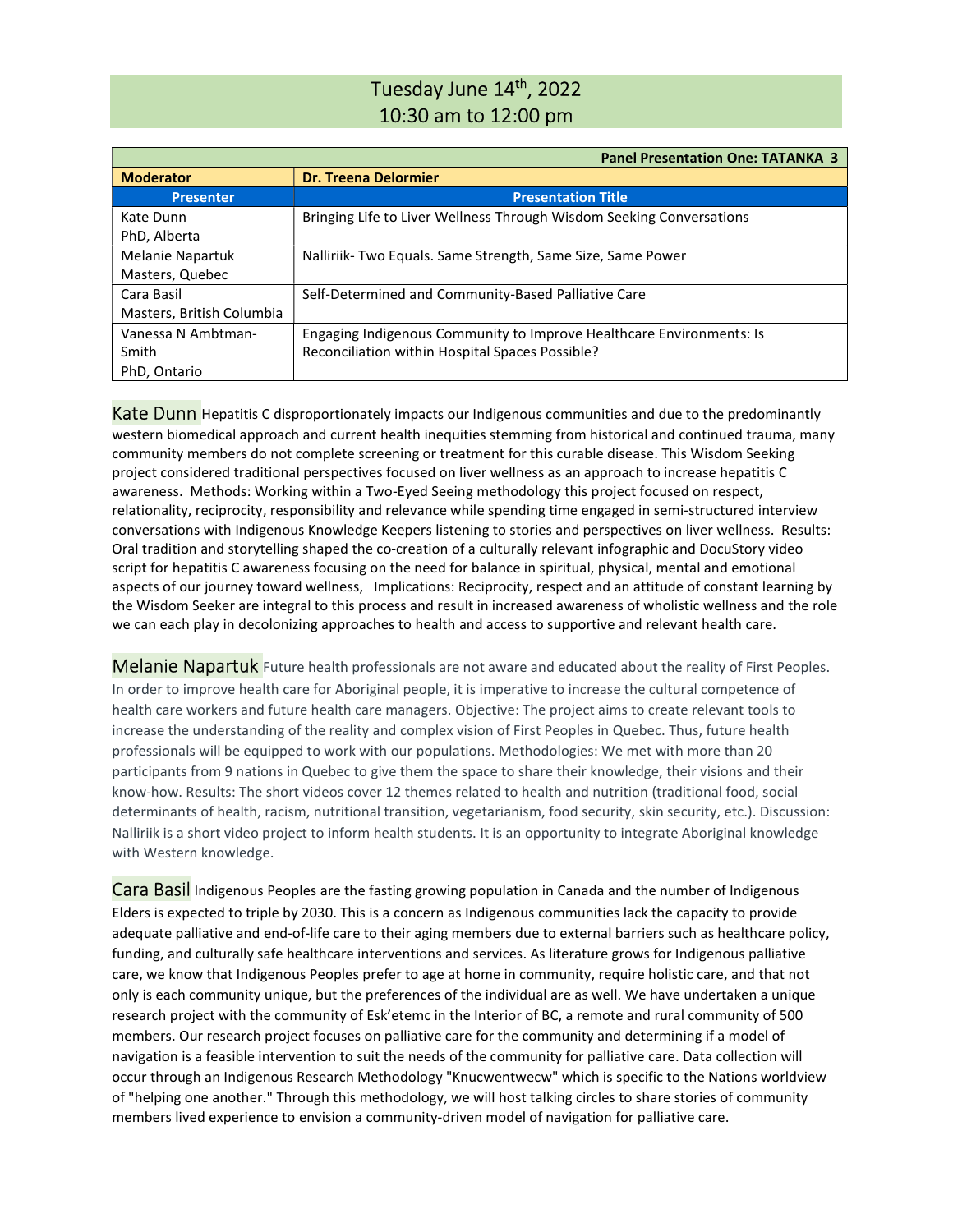Vanessa N Ambtman-Smith Using Indigenous, community-based participatory research, Indigenous peoples' experiences and realities are at the centre of this qualitative case study. This research emerges from an Indigenous health geography perspective to examine the broader meaning and context of Indigenous peoples' relationships to 'traditional healing' spaces within Canada's oldest mental health institution, asking 1) What are Indigenous [and non-Indigenous] peoples' relationships to traditional healing spaces; and, 2) What do these spaces mean for health and healing? Rooted in decolonizing methodology, this research examined diverse perspectives derived from Indigenous and non-Indigenous hospital staff and clinician interviews (n= 22 interviews; n = 1 sharing circle). The results identify the critical importance of traditional healing in mental healthcare in addressing spiritual care and trauma. With Indigenous people, the designation of cultural space for land-based care are affirming practices that strengthen spiritual aspects of mental healthcare, including cultural identity. Valuing Indigenous knowledge in hospitals by transforming spaces sparks curiosity, increases education and enhances capacity for leaders to support reconciliation efforts.

| <b>Panel Presentation Two: TATANKA 4</b> |                                                                                     |
|------------------------------------------|-------------------------------------------------------------------------------------|
| <b>Moderator</b>                         | <b>Dr. Brittany Jock</b>                                                            |
| <b>Presenter</b>                         | <b>Presentation Title</b>                                                           |
| <b>Tyara Marchand</b>                    | Reconciling Indigenous Healthcare Through a Readiness to Practice Lens: A Mixed     |
| Undergrad hons., Alberta                 | <b>Methods Systematic Review</b>                                                    |
| Leanne Kelly                             | Reclaiming our Relationships Exploring Student Experience of Indigenist Anti-racist |
| PhD, British Columbia                    | <b>Education in Nursing</b>                                                         |
| Veronique Belanger                       | Feasibility of a Nutritional Intervention in Pediatric Oncology.                    |
| PhD, Quebec                              |                                                                                     |

Tyara Marchand Indigenous populations face disproportionate health disparities compared to their non-Indigenous counterparts. This study aims to define clinical readiness to practice (RTP) or preparedness to practice (PTP) in Indigenous contexts within CANZUS countries (Canada, Australia, New Zealand, United States) to ultimately increase Indigenous healthcare equity and empowerment. A systematic review was performed as part of a mixed methods study. Using key search terms, 3352 studies were screened, of which 66 studies passed the inclusion and exclusion criteria for a full text review. Emerging themes were defined externally and internally. External themes demonstrate the need for immersive experiences as a cultural, social, and trust building tool. Furthermore, a need arises to understand the people, the land, the resources, and the geographical barriers to healthcare. Internal themes demonstrate a need for education on historical traumas and contemporary social and legal issues facing Indigenous peoples, including active work on reducing internal bias and prejudice deconstruction, and integrating Indigenous knowledge into clinical practice using holistic care and safe space building. The findings of this study define a set of essential domains of clinical RTP in Indigenous contexts. These components will be used to create empirical measurements of RTP in the future.

Leanne Kelly Despite having various levels of 'cultural safety' education in nursing schools for over thirty years, we continue to see examples of inferior health service experienced by Indigenous peoples that are shaped by racism and racialized tensions. Nursing students continue to describe feeling uncertain about how to integrate the decolonizing knowledge they have learned into their nursing practice. Utilizing an Indigenous pedagogical framework to guide creation of an Indigenous health course, third year undergraduate nursing students were required to create their own 'knowledge bundle' as they worked through specific content over the term. The creation of their knowledge bundles constituted a major assignment for the course and required intentional selfinterrogation and consideration of the complexities of incorporating anti-racist and decolonizing knowledge into their nursing practice. My research will examine the content of knowledge bundles submitted by consenting participants, and identify themes, facilitators and challenges faced by students in confronting Indigenous specific racism in the health care system. The results of this study will contribute to the development of Indigenous specific anti-racism education in nursing schools. The use of Indigenist methodologies are positioned to enhance support of Indigenous people's health through increased understanding of Indigenous – settler relationships in the health care system.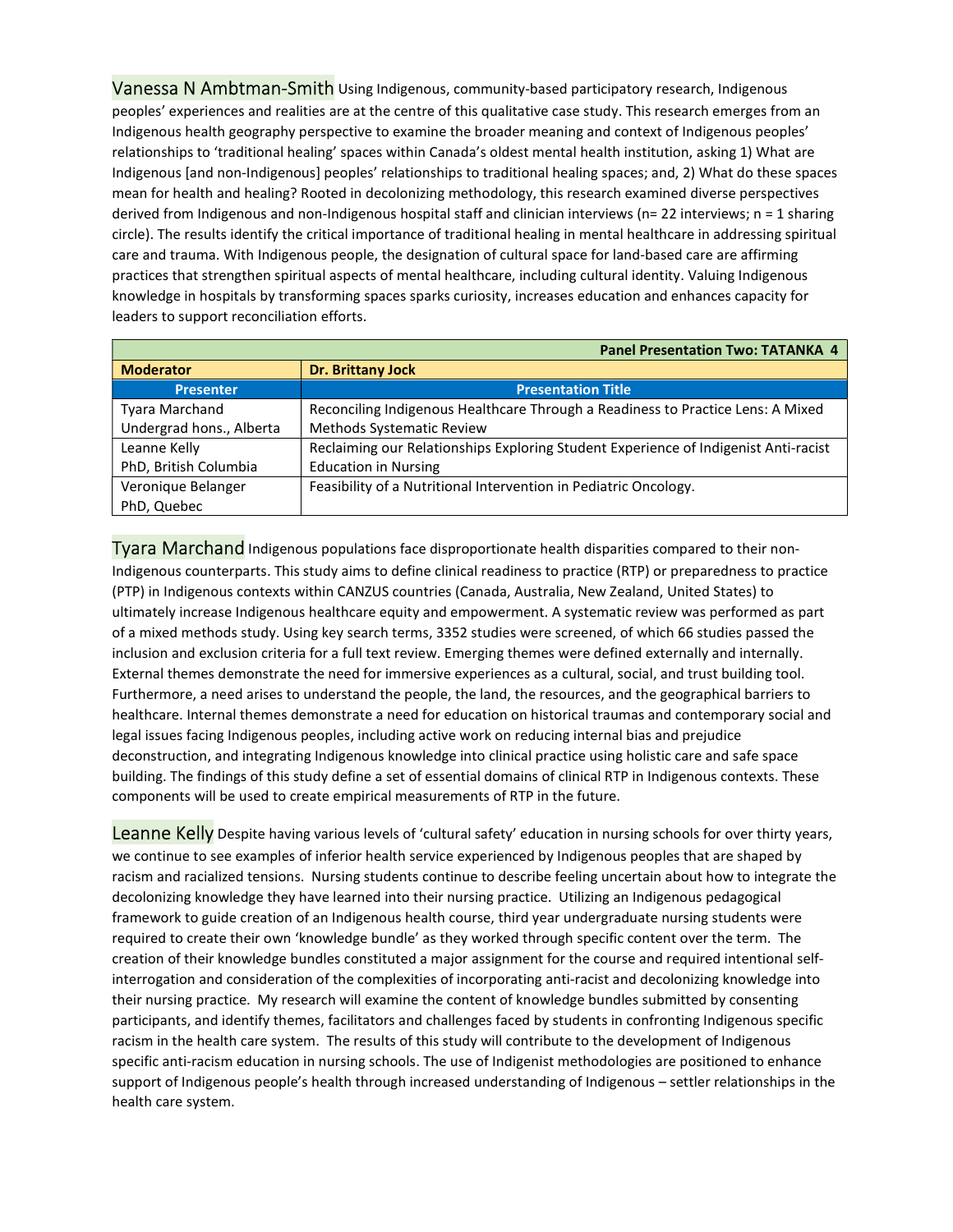Veronique Belanger Background: Side effects of pediatric cancer treatment can cause gastrointestinal problems and compromise patient's dietary habits. Aim: To describe the feasibility of a nutritional intervention that promotes healthy eating habits for patients newly diagnosed with cancer and their parents. Methods: Participants were recruited at CHU Sainte-Justine 4 to 12 weeks after cancer diagnosis as part of the VIE study. Two registered dieticians were responsible for the intervention which included an initial evaluation and 6 followup visits over a one-year period. Retention, participation, attendance, completion of study measures and participants' engagement rates were used as feasibility data. Impact of the intervention was assessed through dietary intakes. Results: Of the 62 participants recruited (51.6% boys; mean age 8.5 years), 45 remained (72.6% retention rate) in the intervention and attendance rate for all visits was 71.3%. Patients with refractory disease or relapse were less likely to remained in the intervention. Half of participants (n = 31, 50.8%) had high participation (≥ 4 follow-up visits) and 56.4% were identified as having high level of engagement. After the intervention, patients had lower sodium intake compared to initial evaluation. Discussion: These results suggest that a nutritional intervention is feasible early after pediatric cancer diagnosis.

| <b>Panel Presentation Three: TATANKA 1</b> |                                                                                    |
|--------------------------------------------|------------------------------------------------------------------------------------|
| <b>Moderator</b>                           | <b>Dr. Wendie Marks</b>                                                            |
| <b>Presenter</b>                           | <b>Presentation Title</b>                                                          |
| Delaney King                               | Examining Neurodiversity Through a "Two-eyed" Lens                                 |
| Masters, Saskatchewan                      |                                                                                    |
| Wahéhshon Whitebean                        | Not Just Surviving: Assessing Impacts of Indian Day Schools on Health & Well-being |
| PhD, Quebec                                |                                                                                    |
| Sarina Perchak                             | Young Indigenous Peoples in the City                                               |
| Masters, Ontario                           |                                                                                    |
| Grant Bruno                                | Autism in First Nations Communities in Alberta                                     |
| PhD, Alberta                               |                                                                                    |

Delaney King The purpose of this study was to explore the social, personal and cultural factors that may have contributed to the understanding of neurodiversity as viewed by Aboriginal communities in Canada. The study also sought clarification and explanation as to why Aboriginal populations with neurodiversities have been overlooked or misdiagnosed by western medicine. This paper focuses on the lived experiences of ten individuals who identify as being part of the Aboriginal communities located in Canada and how they view the concept of neurodiversity in today's world.

Wahéhshon Whitebean Background: Various colonial institutions were created for the assimilation of Indigenous peoples in so-called Canada, including Indian Residential Schools, Indian Day Schools, and child welfare institutions. The loss of language, culture, and identity caused by Indian Day Schools are traumatic experiences that affected several generations of First Nations, Inuit, and Métis peoples. This research examines experiences of Kanien'kehá:ka (Mohawk) community members that attended Day Schools in Kahnawà:ke. Objective: To provide a snapshot on the history of Indian Day Schooling and assessment of the impacts on health & well-being. Methods: Building on my master's research on Indian Day Schools, this research centers on Indigenous methodology and methods such as storywork (storytelling). I present my ongoing doctoral work through a reflexive exploration that includes my roles as a Kanien'kehá:ka of Kahnawà:ke, Indigenous researcher, and claimant in the sarinaprovides opportunities that empower communities to share collective traumatic experiences without revictimizing participants. This research examines Indian Day School experiences by centralizing Kanien'kehá:ka life stories about navigating historic, contemporary, and multigenerational colonial traumas while demonstrating identity reclamation, language revitalization, and education reform as pathways to resilience and well-being.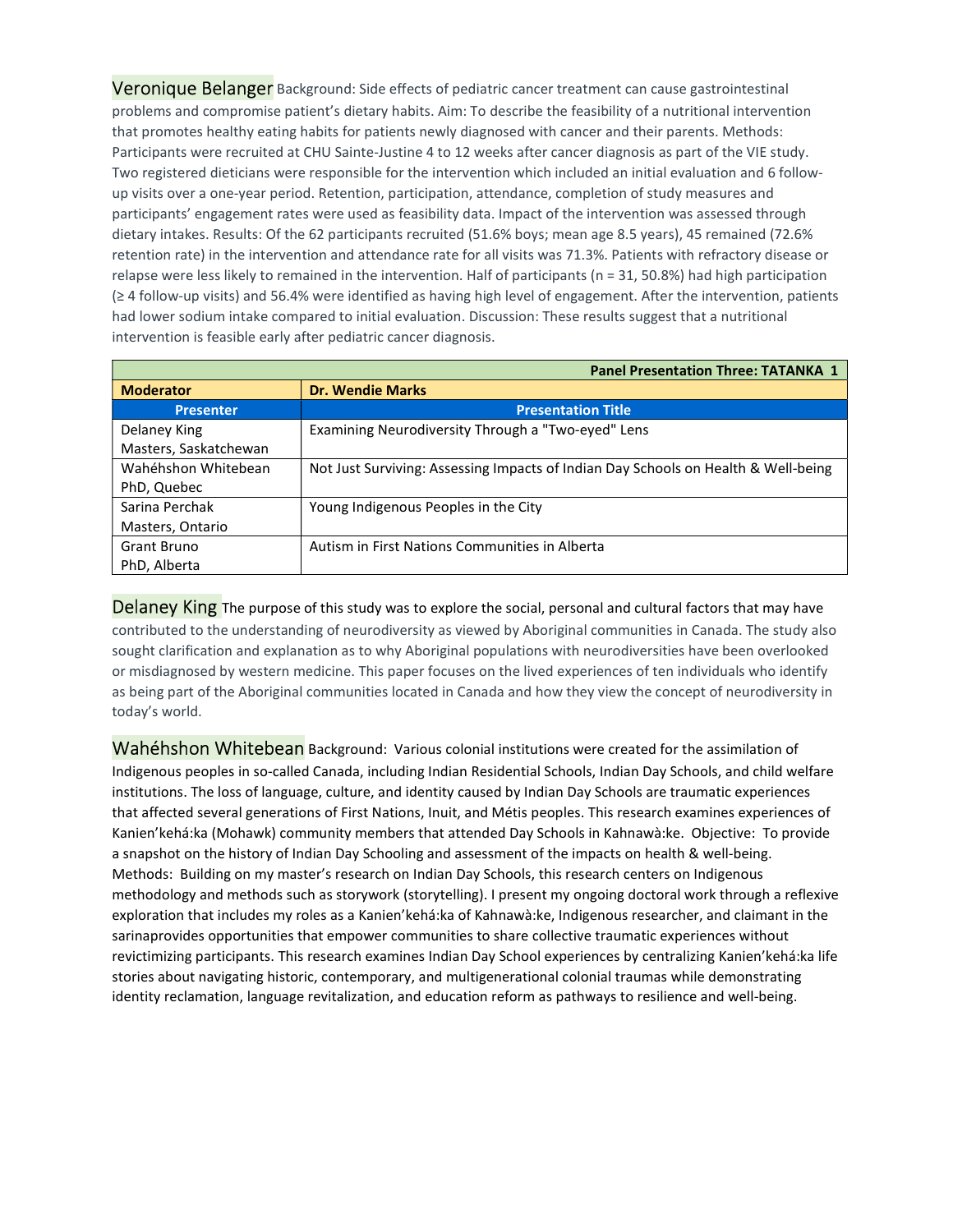Sarina Perchak Currently, over half of the Indigenous population lives in metropolitan areas in what is known as Canada and have come to be the youngest and fastest growing segment of the nation's population. As this group continues to increase at an accelerated rate and considering its young demographic, increasing attention is needed to understand the ever-evolving needs and experiences of young Indigenous people to ensure their wellbeing and longevity. In my proposed research, I seek to answer the following questions: How do Indigenous youth create and maintain places of connectedness and cultural safety in an urban context? What plays a role in building places of secured cultural safety? What is an "Indigenous place" for youth?" In my capacity as an emerging researcher, I hope to share what I have found in the literature so far as well as share about the two Indigenous organizations whose youth programming inspired this research: White Owl Native Ancestry Association and Wisahkotewinowak. This research is dedicated to the next seven generations, and the ones that come after.

**Grant Bruno** Background: The prevalence of autism in First Nations communities is currently unknown and there is minimal academic literature on lived experience related to autism spectrum disorder (ASD) in this cultural context. This study is to take place in the Nehiyaw (Plains Cree) communities of Maskwacis located in central Alberta. Methods: This study will engage in a multi-methods approach, with tenets of community-based participatory research (CBPR) rooted in decolonizing methods. Qualitative interviews, including semi structured on-the-land interviews, and kinship-based interviews will be considered. Objectives: Complete a scoping review of research that has explored First Nation's, or Indigenous, experiences with ASD and the health system in the context of Canada. Meaningfully engage with the community of Maskwacis community members, Elders, knowledge keepers, service provider's and families. Engage with autism-focused healthcare providers/diagnosticians, administrators and autism supports, including families and caregivers, to qualitatively determine their perspectives and experiences of ASD in First Nations communities in Maskwacis. Results: It is expected there will be far reaching and ground-breaking implications at national, provincial, and local levels. The novel and unique nature of this study will provide much needed information of ASD in a First Nations context in Canada.

|                           | <b>Panel Presentation Four: TATANKA 6</b>                                        |
|---------------------------|----------------------------------------------------------------------------------|
| <b>Moderator</b>          | <b>Dr. Suzanne Stewart</b>                                                       |
| <b>Presenter</b>          | <b>Presentation Title</b>                                                        |
| Jillian Senécal           | Opikināwāsowin/Raising our Children Well: Indigenous Culture and the Child       |
| Masters, Saskatchewan     | Welfare System in Saskatchewan.                                                  |
| Michelle Padley           | Holistic Promotion of Youth Wellness from a Métis Perspective: The Gift of       |
| Masters, British Columbia | Knowledge Sharing with Métis Elders                                              |
| Michelle Kennedy          | Connecting the Colonial Past to the Decolonial Present                           |
| PhD, Ontario              |                                                                                  |
| Robyn Rowe                | The Urgency of Now: Protecting the land and Guarding Indigenous Sovereignty in a |
| Post-PhD, Ontario         | World set on Datafication                                                        |

Jillian Senécal Opikināwāsowin is a Cree term meaning "raising our children well", or "nurturing our children". This is a concept that Indigenous families hold with utmost importance as our children are the centres of our communities. Prior to western-developed systems of child welfare, Opikināwāsowin was the standard of care for Indigenous families. Through processes of assimilation like the Residential School System, the 60's Scoop Era and Indian adoption, ways of Indigenous child rearing have suffered tremendously, and our families are still experiencing the effects of these processes today. This is evident in the significantly high number of Indigenous children in care in modern child welfare systems across Canada. Furthermore, modern systems of child welfare continue to fail Indigenous families in the policies and practices currently set in place. The approach to child rearing and family "function" is very much written from a Eurocentric lens that does not consider the importance of Indigenous culture, language and ceremony. These are vital to the well-being of Indigenous peoples and have been used as a means of healing and connection since time immemorial. My research argues that Indigenous culture can be used a means of mitigating the risk of becoming involved in the child welfare system.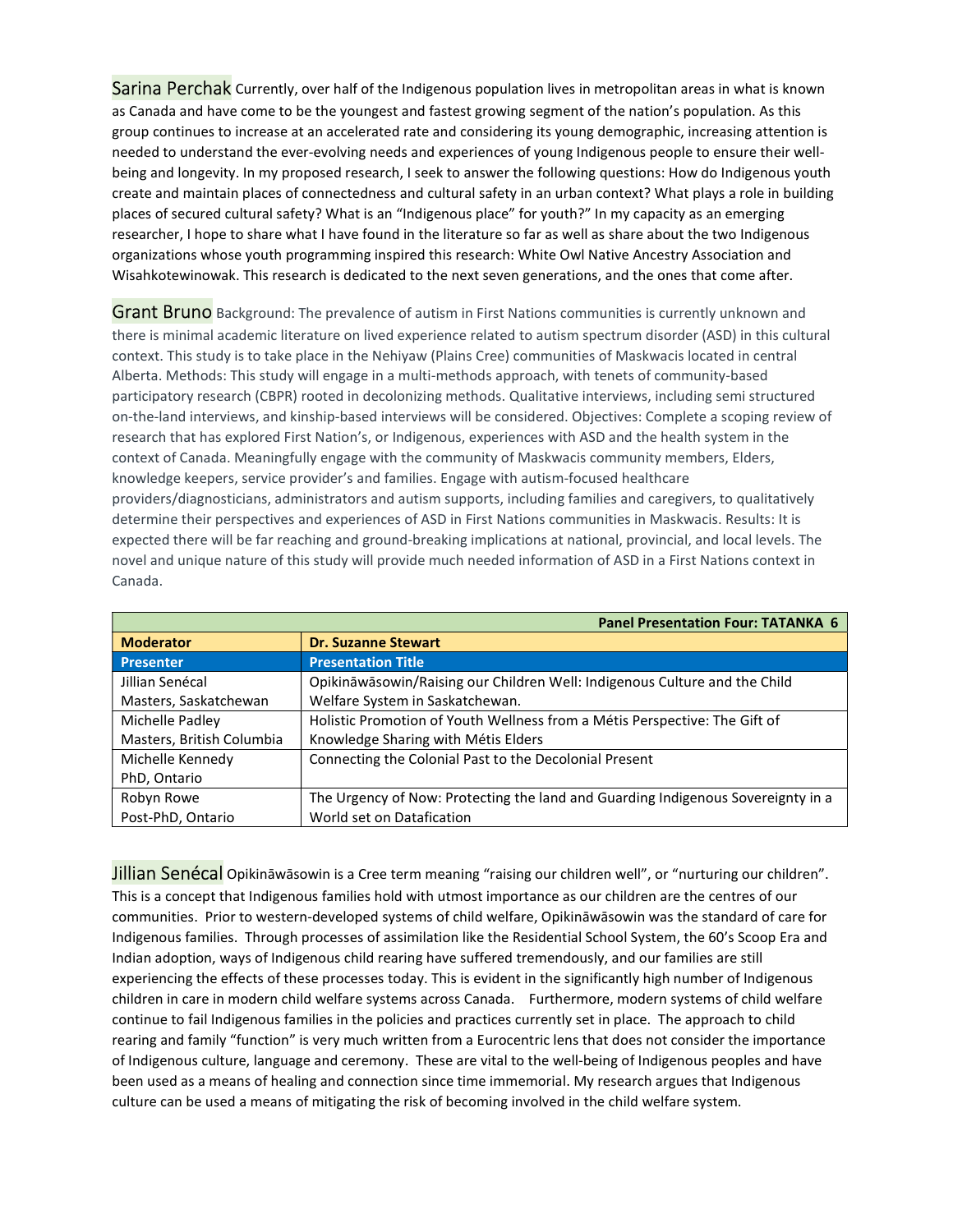Michelle Padley In responding to calls for transformation by the Province of BC, the Truth and Reconciliation Commission of Canada, and the In Plain sight report, I situate my research within the context of the youth life promotion project being developed by Métis Nation British Columbia. Métis youth are at higher risk for suicidal behavior and culturally appropriate suicide prevention programs are needed. This research will follow Keeokaywin: The Visiting Method (Gaudet, 2019) and the concept of storytelling (Kovach, 2018). The student researcher will meet with Métis Elders throughout BC while sharing tea. The conversation will be guided by open ended questions designed following the Aboriginal Life Promotion Framework (Bartlett, 2005). This research seeks to increase the knowledge around Métis ways of knowing in the context of youth mental health, while developing an online wellness program for Métis youth in collaboration with MNBC. The student researcher will also participate in the Métis advisory panel and facilitate conversations with Métis Elders to build wellness videos for the life promotion modules. This project will provide mental wellness programming for youth and the opportunity to shift Métis methodologies to forefront of current research. This process is essential to addressing the gaps found in the literature.

Michelle Kennedy The research will involve youth, educators, Anishinaabe artists, and the local community. This project will also support the work of researchers and educators interested in decolonizing curriculum and incorporating the legacy of Indian Day Schools into the classrooms in a culturally appropriate manner. The research incorporates relational research methods, decolonizing and arts-based education and teaching practices in ways that help advance our understanding of the history of Indian Day Schools. It centers on Anishinaabe art, knowledge, and the intergenerational transmission of knowledge. The main questions that continue to guide my future research are: How can we mobilize Indigenous art knowledge across generations to educate youth and the broader public about the legacy of Indian Day Schools? And, how has art and the process of art curation changed from the era of Indian Day Schools? I intend to explore a curatorial methodology that is an active form of engagement. Part of my methodology is to foster Nation-to-Nation relations through research, drawing from the of the Dish with One Spoon Treaty. As an Oneida woman living and working as a guest of Anishinaabe Territory, I see this research as an opportunity to contribute my skills as a teacher to Anishinaabe Nations where I live.

#### Robyn Rowe

More than five-centuries of colonial injustices advanced by capital and consumption-led economies, assimilation, land and territory dispossession, resource extraction, dependency, and oppression have created a need for global Indigenous rights movements, including initiatives aimed at preventing data colonialism. Despite vast diversity between and among Indigenous Peoples in Canada and around the world, there is general agreement that Indigenous knowledges must be used to guide the development, application, and improvement of research through Indigenous-led governance and sovereignty initiatives. While diverse First Nations, Inuit, and Métis cultures, values, languages, and traditions continue to be preserved and handed down through generations, digitized health and personal-level information is increasingly accessible. In response, Indigenous Data Sovereignty (ID-SOV) movements and Indigenous Data Governance (ID-GOV) strategies work to assert Indigenous rights over the unlawful collection, use, reuse, and linkage of Indigenous-derived information and data and to prevent the non-consensual misuse, misrepresentation, and mis-telling of stories about the lives of Indigenous Peoples. This presentation aims to provoke discussions and critical reflection on the current advancements in data and point to some of the lesser spoken implications of datafication on Indigenous Peoples. Importantly, this discussion will reflect on the many uses of Indigenous Data including the potential for those uses to perpetuates biases and racial harms within health sciences research. Situated at the intersections of Indigenous resistance, sovereignty, land, data, and health, this talk aims to critically advance data discussions that meaningfully reflect sovereignty and empower Indigenous Peoples while critically informing Indigenous-led, anti-oppressive, and anti-racist data and research methodologies.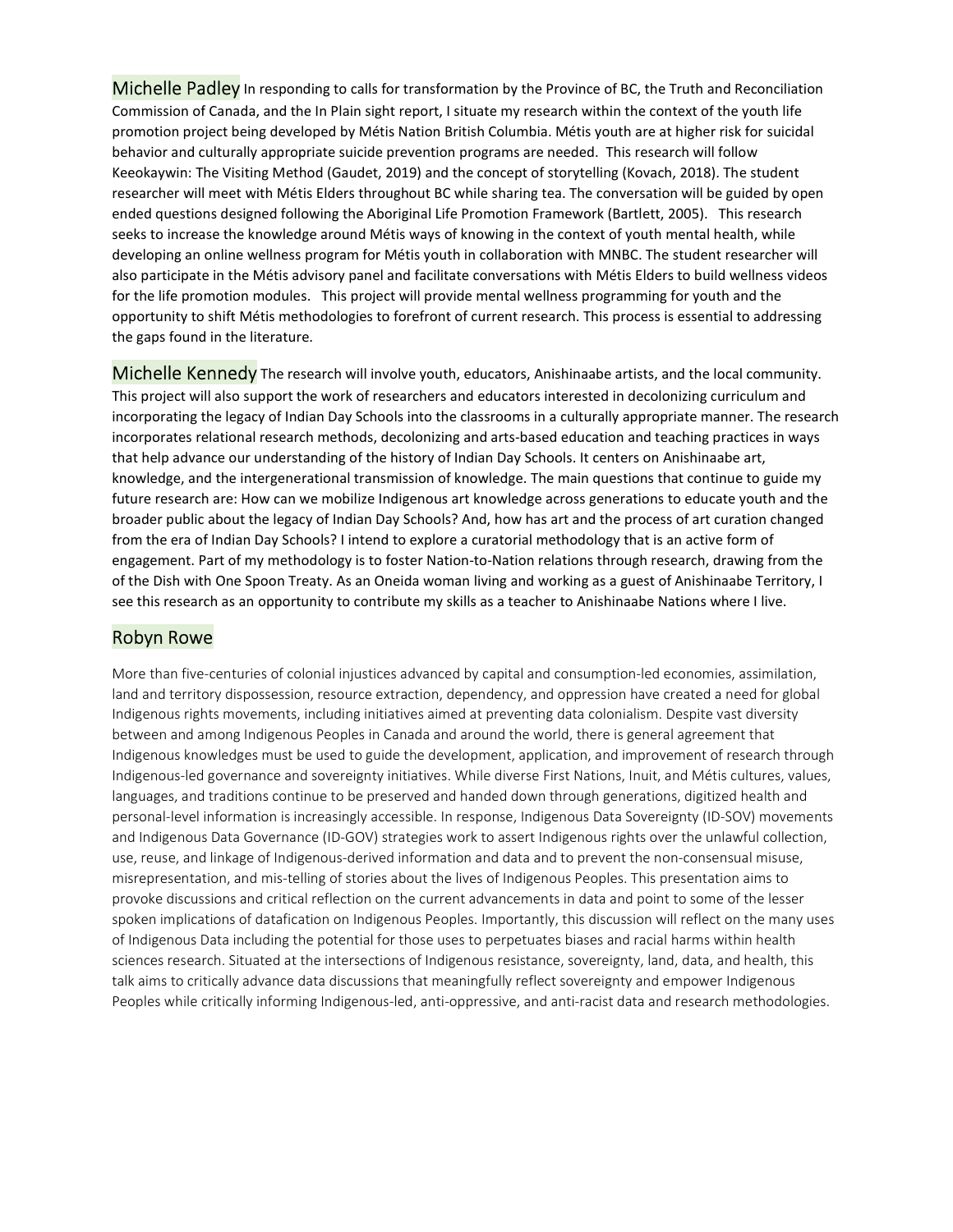# Tuesday June 14<sup>th</sup>, 2022 1:00 pm to 2:30 pm

|                       | <b>Panel Presentation Five: TATANKA 3</b>                                |
|-----------------------|--------------------------------------------------------------------------|
| <b>Moderator</b>      | <b>Dr. Kim Anderson</b>                                                  |
| <b>Presenter</b>      | <b>Presentation Title</b>                                                |
| Lindsay Knight        | Music as Medicine - Creative Healing Practices of Indigenous Women and   |
| PhD, Saskatchewan     | LGBTQ2S Folx                                                             |
| Nicole Wemigwans      | Anishinaabe Motherhood and Cultural Resurgence Through Visual/cultural   |
| PhD, Ontario          | Materials                                                                |
| Jasmine Dionne        | Gender Exploration & Affirmation Through Powwow: Embodying Queer         |
| PhD, British Columbia | Indigenous Politics as a way to Ensure Wellness                          |
| Molly Peters,         | Ceremonies of Life: Gender Equity and Wellness through Togetherness, the |
| Masters, Nova Scotia  | Meaning of Consent Sovereignty in Paqtnkek                               |

Lindsay Knight Indigenous people engage in multiple art forms within a contemporary context though not all artists, particularly Indigenous women and LGBTQ2S musicians, are committed to categorizing their art as traditional practices, such as through the familiar and gendered Indigenous aesthetics of beadwork, drumming, singing and dancing. It is entrenched in political and spiritual spaces that go beyond what is commonly understood as Indigenous art. In fact, Indigenous women and LGBTQ2S people have always lived within a space of creative resurgence, even though the resources, support and safety are often inaccessible or limited. I am a nêhiyaw (Plains Cree) woman and artist from Treaty 6 territory and a member of Muskoday First Nation. I have been creating hip hop music for 20 years and performing as Eekwol, I have a lived experience within this context and can therefore relate to the research and defining gaps. Regardless of challenges, Indigenous women and LGBTQ2S folx have always invoked creativity within every aspect of life. My research is a focus on Indigenous women and LGBTQ2S folx that create music as a part of healing and maintenance of health and well-being as individuals and within communities.

Nicole Wemigwans Indigenous motherhood can be a beautiful and wonderful interaction between a parent and child. A disruption occurred through the harms of colonization that largely impacted Indigenous family structures. Now is the time to participate in cultural resurgence which will positively influence the ways that families develop. Some ways to enact cultural resurgence is through the contribution in visual and cultural materials that were used as a form of knowledge transmission in pre-colonial and contemporary times. Beautiful artwork and practices inform our connection with cultural understanding and pass this knowledge to Indigenous families and communities. An aim would be to enable participants to create tikinagans together and to ensure that this material culture continues in communities. Cultural resurgence through visual and material culture will promote health and wellness for Indigenous families, communities, and nations.

**Jasmine Dionne** Powwow's are often considered, understood, and studied as social events and cultural celebrations. Powwow's are a space for Indigenous peoples to gather and honor the nations and ways of knowing, living, doing, and being they belong to and uphold. However, these spaces are often overlooked as a space of governance. In powwow environments that hold space for or center queer Indigenous bodies—gender exploration and affirmation happen. It is through these moments of affirmation where I argue that Indigenous governance occurs. I will be stringing together elements of Indigenous queer studies, Indigenous governance, and how these coalesce through movement where I argue that powwow has the potentiality to be an embodied space of Indigenous governance where gender can be explored and affirmed through movement- namely, dance, which ultimately suggests a method for pursuing and ensuring the wellness of Indigenous queer people. This presentation also analytically looks toward the ways in which the role of everyday life and intimate spaces are a method through which to normalize conversations on gender and sexuality in powwow spaces and Indigenous communities more broadly. In bridging movement and relationality, we can uncover the ways that gender exploration and affirmation are integral to the workings of a healthy community and their governance.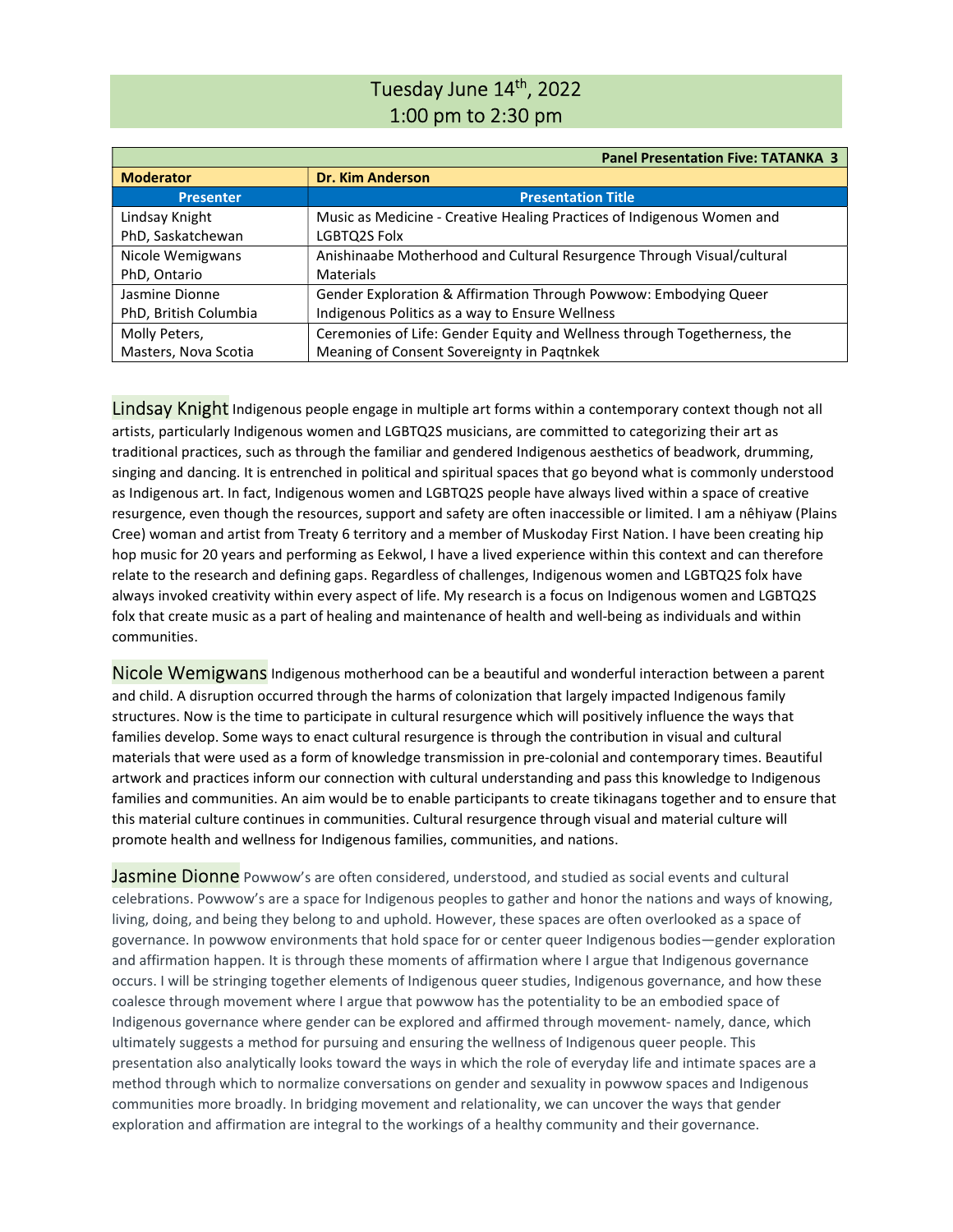Molly Peters This study, Ceremonies of Life: Gender Equity and Wellness through Togetherness, the Meaning of Consent Sovereignty in Paqtnkek, examines community understandings of the concept of consent and gender sovereignty and uses the seven life stages to explore the scope of experiences of consent from interpersonal to broader human and treaty rights with the intent to create sexual consent educational resources. Methods: 1.) Engage with the Paqtnkek Health Centre staff to design the research question and the community engagement strategy. 2.) Host 4 sharing circles (elders, youth, parents, 2SLGBTQQIA+, and identified elders). 3.) One to one semi-structured interviews with knowledge keepers/community leaders. Implications: Engaging community in participatory action research creates a reciprocal relationship between the community and the community health and education staff, leadership, and administration. This informative exchange increases capacity for both community and front-line workers to be able to engage in complex and difficult conversations, in a safe way, while also informing the needs and direction of future community-based projects. Conclusions: This study will inform ways of decolonizing consent education for community, staff, leadership and administration while also directly contributing to, and building upon, the work of previous communitybased projects on sexual violence prevention and response.

|                           | <b>Panel Presentation Six: TATANKA 4</b>                                       |
|---------------------------|--------------------------------------------------------------------------------|
| <b>Moderator</b>          | Dr. Robert (Bobby) Henry                                                       |
| <b>Presenter</b>          | <b>Presentation Title</b>                                                      |
| Kelsey Darnay             | Indigenous Restorative Justice to Restore Health and Identity                  |
| PhD, British Columbia     |                                                                                |
| Gerald Bent               | Indigenous Restorative Justice: An Investigation of XITL'IX and the Lytton     |
| Masters, British Columbia | Restorative Justice Prevention and Education Program                           |
| Angelina Heer             | Exploring the Physical Realm of the Medicine Wheel and its Relationship to the |
| Masters, New Brunswick    | Overrepresentation of Indigenous Peoples in Canadian Prisons                   |
| Stephanie R McConkey      | Using an Indigenous Theoretical Framework to Measure Indigenous Homelessness   |
| PhD, Ontario              | and its Impact on Substance Use Among Indigenous Peoples Living in Urban and   |
|                           | <b>Related Homelands</b>                                                       |

Kelsey Darnay Indigenous peoples are over-represented in the Canadian justice system due to colonization. Colonization has replaced longstanding governance and legal practices that are fundamental to the health and wellbeing of Indigenous peoples and forced colonial legal systems upon them that punishes indigeneity, separates individuals from their communities, and reinforces historical traumas. While Canada's Criminal Code has been amended to include section 718.2(e) in an attempt to alleviate over-representation, incarceration rates of Indigenous peoples continue to increase. Using community-engaged, decolonial, Indigenous methodologies, this research explores the reconnection of individuals to cultural traditions and practices through Indigenous restorative justice (RJ), and the role in promoting health and wellbeing and restoration of community balance through wholistic healing. Indigenous RJ aims to reconnect individuals back to traditional ways that were lost during colonization and affected the fundamental determinates of Indigenous peoples' health that are essential to their wellbeing. This research will be conducted in partnership with my urban-Indigenous community in the Niagara Region. Both qualitative and quantitative approaches will be used to learn from Elders, knowledge keepers, program coordinators and participants regarding their perspectives of the program along with examining statistical data. The research is currently in the proposal stage.

Gerald Bent In Canada, Indigenous people face a number of challenges including: high school dropout, unemployment, heavy substance use, suicide and the continued over-incarceration of Indigenous people within the federal, provincial and territorial penitentiaries (Cuneen & Tauri, 2016, pp. 4-5; Monchalin, 2016, p. 164). There is a growing body of evidence to suggest that much of the negative, risky and criminal behaviors perpetrated by Indigenous peoples stems from the erosion of Aboriginal culture and values and not implementing and utilizing the spiritual teachings which where are provided by the Elders (Waldram, 1997, p. 200; Hyatt, 2013, p. 48). This research will document the values and teachings used in one community to assess the efficacy of Indigenous Restorative Justice (RJ) in unlocking Indigenous people from the Canadian Justice system which serves unjust ends. The focus of my Indigenous research is on First Nations and non-Indigenous people who have engaged in a Restorative Justice (RJ) process and live in the province of British Columbia (B.C.). The purpose of this research is twofold: (1) to document the Indigenous knowledge of Xitl'ix, which was the traditional court system, used by the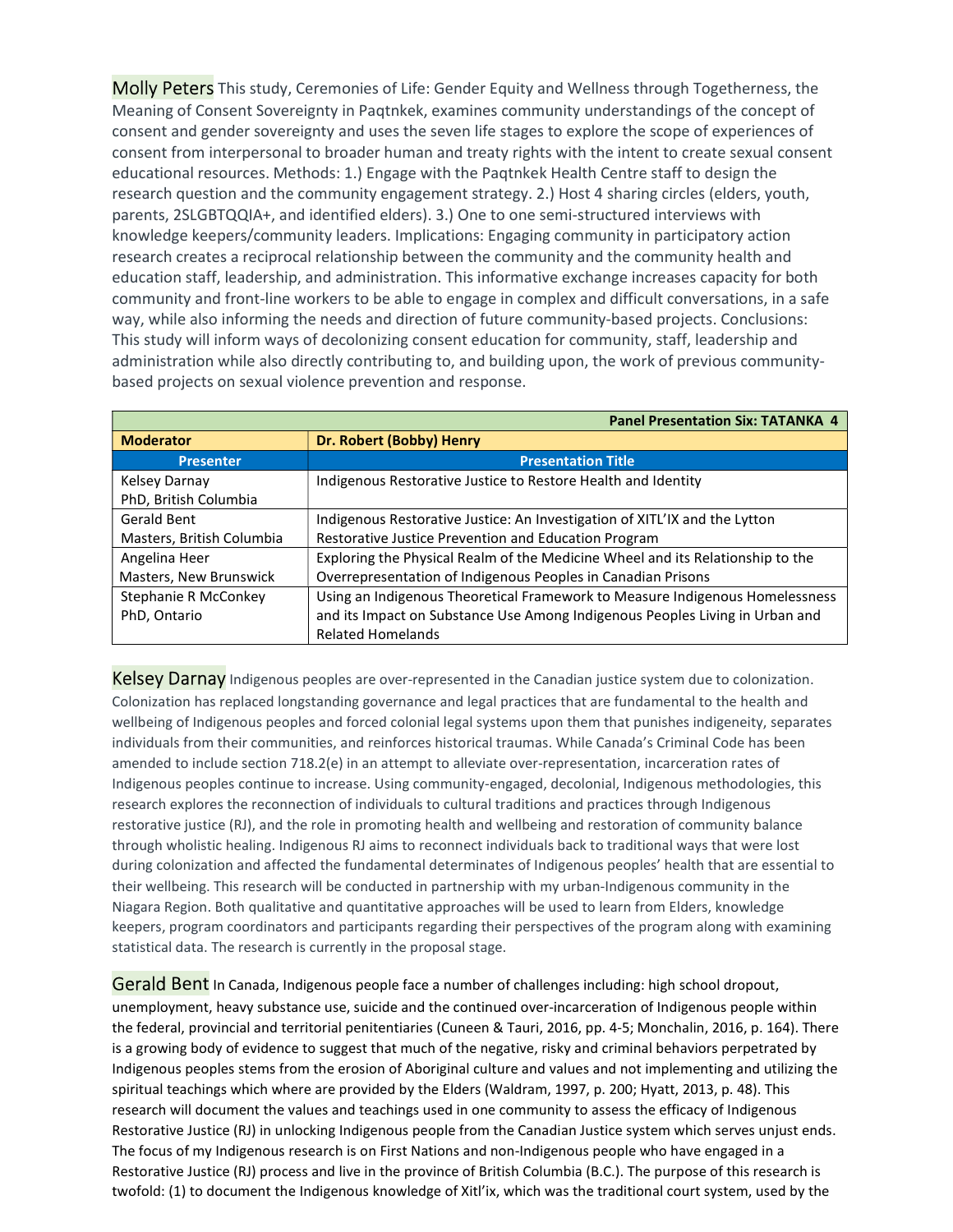Nlaka'pamux peoples, and was recently used in Tl'kémtsin (Lytton, BC), by the Lytton First Nations. Xitl'ix upholds the principles of Restorative Justice, (2) Once Xitl'ix has been recorded my research will then segue into studying the efficacy of the Lytton Restorative Justice Prevention and Education Program. In my proposed oral presentation, I will discuss how my research has progressed since starting graduate school, coupled with sharing how the global pandemic has impacted my research thus far. By using a virtual sharing circle format, I will describe what teachings I have learned from all my participants, including the Elders who are from the Lytton First Nations.

Angelina Heer Introduction. Despite efforts to decrease the overrepresentation of Indigenous Peoples in the Canadian justice system, the issue persists. Although the reasons are multi-faceted, there is a lack of research on resources available for Indigenous offenders as they reintegrate back into community. This research aligns with Indigenous paradigms of conducting research in a good way, ensuring relationships, relationality, and reciprocity are embedded within the process. Purpose. To identify meaningful programs that can guide participants in their healing journeys. Methods. This qualitative study will use semi-structured interviews to facilitate the sharing of stories with 15 Indigenous participants recently released from a federal prison in New Brunswick. An Indigenous Wholistic Theoretical Orientation using the four directions of the Medicine Wheel is used as a guiding principle. We begin this research process in the Eastern direction [physical] of the Medicine Wheel, as encouraged by Mi'kmaq Elder Noel Milliea. Implications. By describing the physical requirements of conducting this research in a good way utilizing an Indigenous worldview, respectful relationships in correctional programming can be better understood and emphasized, highlighting how the intent of colonizers to civilize the so called "savage" is linked to the overrepresentation of Indigenous Peoples in the prison system.

Stephanie R McConkey Indigenous peoples living in urban areas are more likely to experience homelessness compared to non-Indigenous peoples. Colonial definitions of homelessness do not consider Indigenous perspectives and understandings of homelessness and therefore likely underestimates homelessness in urban Indigenous communities and its' impact on use of drugs and alcohol. To address this, I will work in partnership with local Indigenous community partners to develop and pilot a series of survey questions that measure the 12 dimensions of Indigenous homelessness in the form of an Our Health Counts follow-up study. RDS-II adjusted frequencies will be produced to describe the 12 dimensions of homelessness and modified Poisson regression will be employed to produce RDS-II adjusted risk ratios to understand the impact of homelessness on substance use. An indicator that measures Indigenous homelessness will provide a quantitative 'evidence-base' for the many direct and indirect structural and social factors that contribute to homelessness among Indigenous peoples. The information generated from this research is important to understand Indigenous homelessness in an appropriate context that will inform the current gaps in urban Indigenous social and health services dedicated to supporting Indigenous peoples experiencing homelessness.

| <b>Panel Presentation Seven: TATANKA 1</b> |                                                                                   |
|--------------------------------------------|-----------------------------------------------------------------------------------|
| <b>Moderator</b>                           | <b>Dr. Chelsea Gabel</b>                                                          |
| Presenter                                  | <b>Presentation Title</b>                                                         |
| Marnie Anderson                            | Shebahonaning (Killarney): Understanding the historical Impacts of Colonialism on |
| Masters, Ontario                           | One Community on the North Shore of Georgian Bay                                  |
| Jodi John                                  | Exploring Placed-Based Kanyen'kehá:ka (Mohawk) Values and Relationship            |
| PhD, Ontario                               | Building With Healthcare Providers in Kenhtè: ke (Tyendinaga)                     |
| <b>Brandi Berry</b>                        | Indigenous Languages and Wellness: A Journey Towards Combining                    |
| Masters, British Columbia                  | Methodologies                                                                     |
| Vanessa Mitchell                           | In the Face of Settler Demands: The 'Perceived' Burden of Cultural Safety Work    |
| PhD, British Columbia                      |                                                                                   |

**Marnie Anderson** The Civilization Act, Enfranchisement Act, and Indian Act are examples of colonial federal laws that were designed to displace and assimilate First Nations into the euro-Canadian culture and take control of the territory post-Robinson Huron Treaty of 1850. The limited access to territory; Indian Act implications like enfranchisement and the loss of cultural knowledge and language reveal the need to learn more about the Anishinabek history in Shebahonaning (Killarney), Ontario. Further, the complex history and barriers to accessing traditional territory in Killarney Provincial Park, expose the need to learn more about the history from a First Nation perspective, and the impacts of Federal acts, environmental regulations, policies, and practices on the Anishinabek and their wellbeing. In this Major Paper, I will utilize a medicine wheel approach to understand the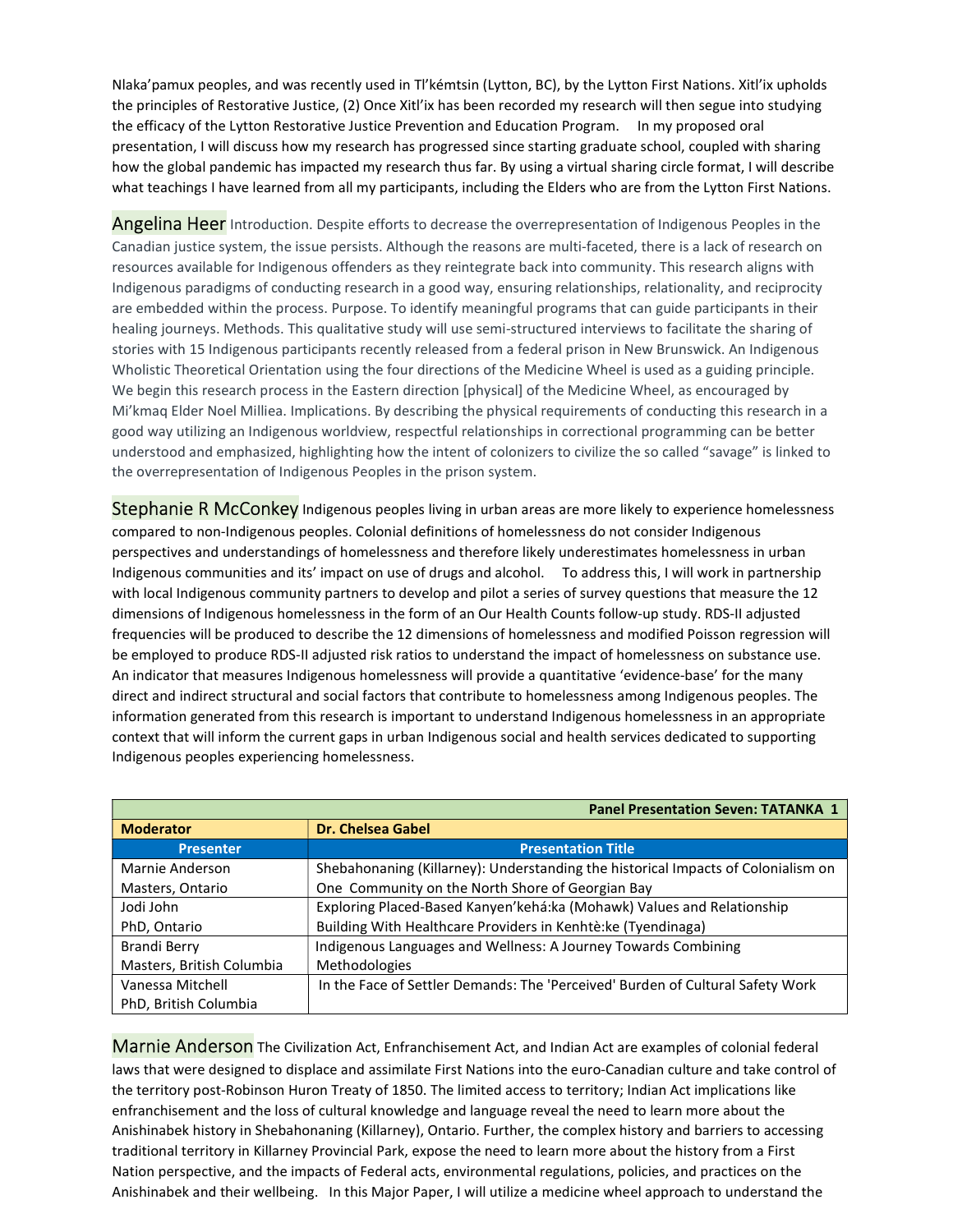community's history looking specifically at historical government laws, as well as access to the traditional territory for First Nations in Shebahonaning (Killarney). The paper will explore the political and environmental factors--both historical and contemporary--that act as barriers and affect First Nations people's health.

Jodi John The Original Instructions of many Indigenous peoples, grounded in relational ethics, outline how to be happy healthy human beings. However, Indigenous scholars assert that colonization intentionally interrupted these relational ways and separated us from our knowledge systems having devastating impacts on our health. Disparities in Indigenous health now exist worldwide, including Canada. Further, racism and lack of culturally safe care make healthcare an unsafe space for many Indigenous people and create barriers to engagement perpetuating health disparities. As a healthcare provider in my own Kanyen'kehá:ka community, clients showed me the potential for improved health outcomes when together we move beyond Western clinical models of care and engage in our own ways of being. Using Indigenous methodology from a Kanyen'kehá:ka perspective I will explore Kanyen'kehá:ka values and ethics of care in the context of building trusting relationships with healthcare providers, creating safe and engaging healthcare spaces for Indigenous people and improving health outcomes. Additionally, a corollary goal of my research is to lead the development of a community research ethics protocol, which has been identified as a community need to minimize risks, maximize benefits and position us as best suited to protect and foster the interests and health of community.

**Brandi Berry** Indigenous languages are a significant expression of culture and identity. Language use has been associated with lower rates of youth suicide and improved health outcomes. Despite revitalization efforts, research on language fluency and health outcomes is sparse. My research has two aims: to build quantitative modeling on relationships between Indigenous language fluency and wellness, and to emphasize the importance of language as it relates to identity. Using Regional Health Survey data collected by First Nations Health Authority in BC for First Nations adults who live on reserve, I plan to utilize an analytical method called causal inference to model relationships to fulfil the first aim of this research. In undertaking additional qualitative research with language learners, I realized that my quantitative data would benefit from being informed and critiqued through a lens of reclamation, a theme that emerged in the interviews. This presentation will tell one story of a journey to utilize a two-eyed seeing approach in research. This is relevant as other Indigenous graduate students navigate the landscape of academia, particularly the quantitative sciences and STEM.

Vanessa Mitchell Demands for cultural safety and humility within settler sectors are increasing. Reports outlining calls to action, calls for justice, and increasing expectation for accountability, responsiveness, and reconciliation cannot be ignored. This is occurring simultaneously to recoveries of unmarked graves across these genocidal lands. The associated risks and burdens for Indigenous peoples of calls for cultural safety and humility are also, however, becoming clearer. The urgency of colonial institutions thus increases opportunity and burdens of responsibility for Indigenous peoples. Indigenous peoples are navigating systemic racism, highly volatile and desperate colonial institutions while also leading transformative anti-colonial and anti-racism work. My research aims to address the question, "How is wellness fostered for Indigenous peoples working in healthcare environments during a time of increased pressure and demand on them by non-Indigenous settlers looking to advance cultural safety and humility within what remain primarily colonial spaces?" My approach is to centre Indigenous principles of the enowkinwixw (Armstrong 2008) and of storywork (Archibald, 2008) along side de Leeuw's (2017) concept of geo-graphing: geo-graphing may provide a place-anchored way of unpacking findings of my research that complements enowkinwixw and storywork.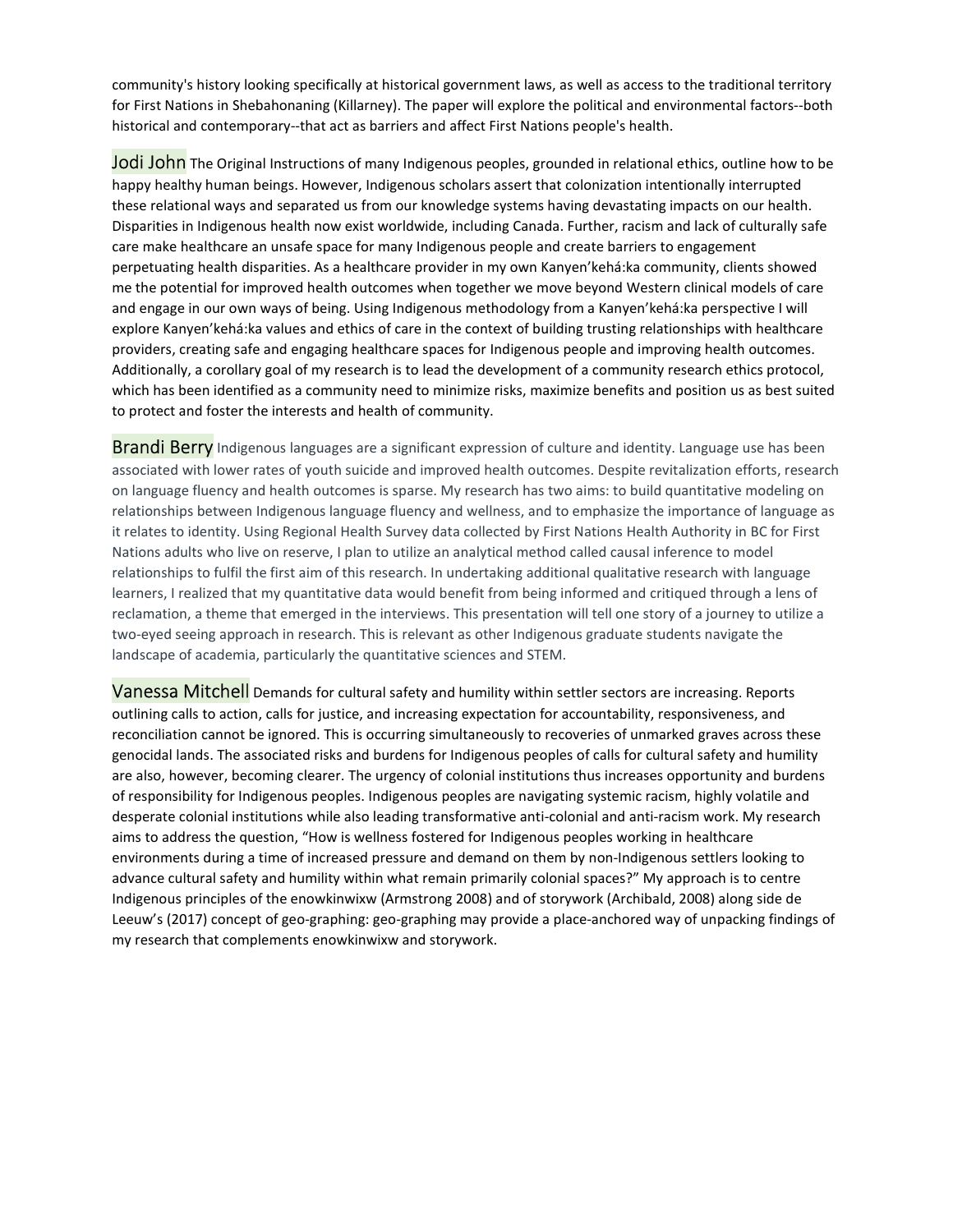|                       | <b>Panel Presentation Eight: TATANKA 6</b>                                           |
|-----------------------|--------------------------------------------------------------------------------------|
| <b>Moderator</b>      | <b>Dr. Jeff Reading</b>                                                              |
| <b>Presenter</b>      | <b>Presentation Title</b>                                                            |
| Sydney Kuppenbender   | Bringing Animal Voices to the Table: Re-Claiming Kinship Ties for the Flourishing of |
| Masters, Saskatchewan | All Beings                                                                           |
| Michelle Zinck        | Njh Nuhéghéłnai "the land is our life:" Codeveloping a Dené Land-Based Health        |
| Masters, Saskatchewan | Intervention for Community Wellbeing                                                 |
| Serena Mendizabal     | Autonomy and Community Well-Being in Pictou Landing First Nation (PLFN)              |
| Masters, Ontario      |                                                                                      |
| Shannon Udy           | A Food Systems Approach to Community Food Security and Indigenous Food               |
| Masters, Quebec       | Sovereignty                                                                          |

**Sydney Kuppenbender** It has become well-documented that the health of the Land and the health of local Indigenous peoples are tightly interconnected. Despite this knowledge, Western health care treatment models continue to overlook or actively dismiss the healing nature of these interconnected relationships with the Land and its more-than-human (MTH) occupants. This disregard for traditional ways of knowing and healing relationships with the Land is the result of colonization and inter-generational cultural loss; subsequently, this has led to systematic undermining and dismissal of resources that support Indigenous wellness. Engaging meaningfully with MTH animals in land management contexts can help to repair these healing relationships of reciprocity and kinship. I propose a method that could support a "reclaiming" of the traditional practice of interspecies communication, known as "intuitive interspecies communication" (IIC) as practiced by professional animal communicators (ACs). IIC may be useful to Indigenous land managers and other Indigenous individuals as a useful tool for repairing the reciprocal relationship with animals. Drawing on literature review, lived experience and an analysis of ACs code of ethics, this presentation will explore what professional ACs could offer in a partnership with Saskatchewan Aboriginal Land Technicians (SALT) and Indigenous peoples.

Michelle Zinck Although Indigenous groups throughout the world are leaders and consumers of environmental-health research and are among the first to live with the burden of the consequences of environmental changes, there is a lack of Indigenist community engaged land-based health research to understand how the land affects health. In respectfully engaging with my home community, Fond du Lac Denésuliné First Nation, we are focusing on codeveloping a sustainable health framework for the community, while simultaneously renewing ancestral wisdoms related to the land to address the public health issue of high rates of suicide-death experienced among Dené youth through land-based healing.

Serena Mendizabal The Piktukowaq (Mikmaq of Pictou Landing First Nation) have taken environmental health governance into their own hands by gathering community data to understand industry impacts on A'se'k. Indigenous geographies emphasize a strong attachment to place, as the land is fundamental to Indigenous ways of knowing and central to the health and wellness of Indigenous communities. To understand how the processes of self-determination in the restoration of this connection in PLFN may impact health outcomes, I will be applying Indigenous geographies as a theoretical lens to frame Indigenous peoples' intimate relationships to the land. I will also be employing a Piktukowaq environmental health theoretical framework to privilege the Piktukowaq collective understanding of place. Grounded in community-based participatory research (CPBR) approach, my study stems from a sustained research relationship with PLFN, prioritizing the community's needs and goals. I will apply a quantitative methodology using descriptive statistical methods to compare two sets of PLFN health survey data to determine if community health for the Piktukowaq improves over time when members have more control over environmental decision making on their territory. I hope to find that as communities get back to having more autonomy over place, health, as understood from an Indigenous perspective, can thrive.

**Shannon Udy** Indigenous peoples in Canada are disproportionately burdened by food insecurity and poor health outcomes. Holistic approaches considering all areas of the food system are needed for systemic food security solutions. By using a food systems approach, my research aims to design a participatory process resulting in a shared vision of a food system grounded in the values of one Indigenous community to promote food security, nutrition, and well-being. Kahnawà:ke Schools Diabetes Prevention Program (KSDPP) is a community-academic research partnership aiming to prevent type 2 diabetes in the Kanien'kahá:ka community of Kahnawà:ke, Québec.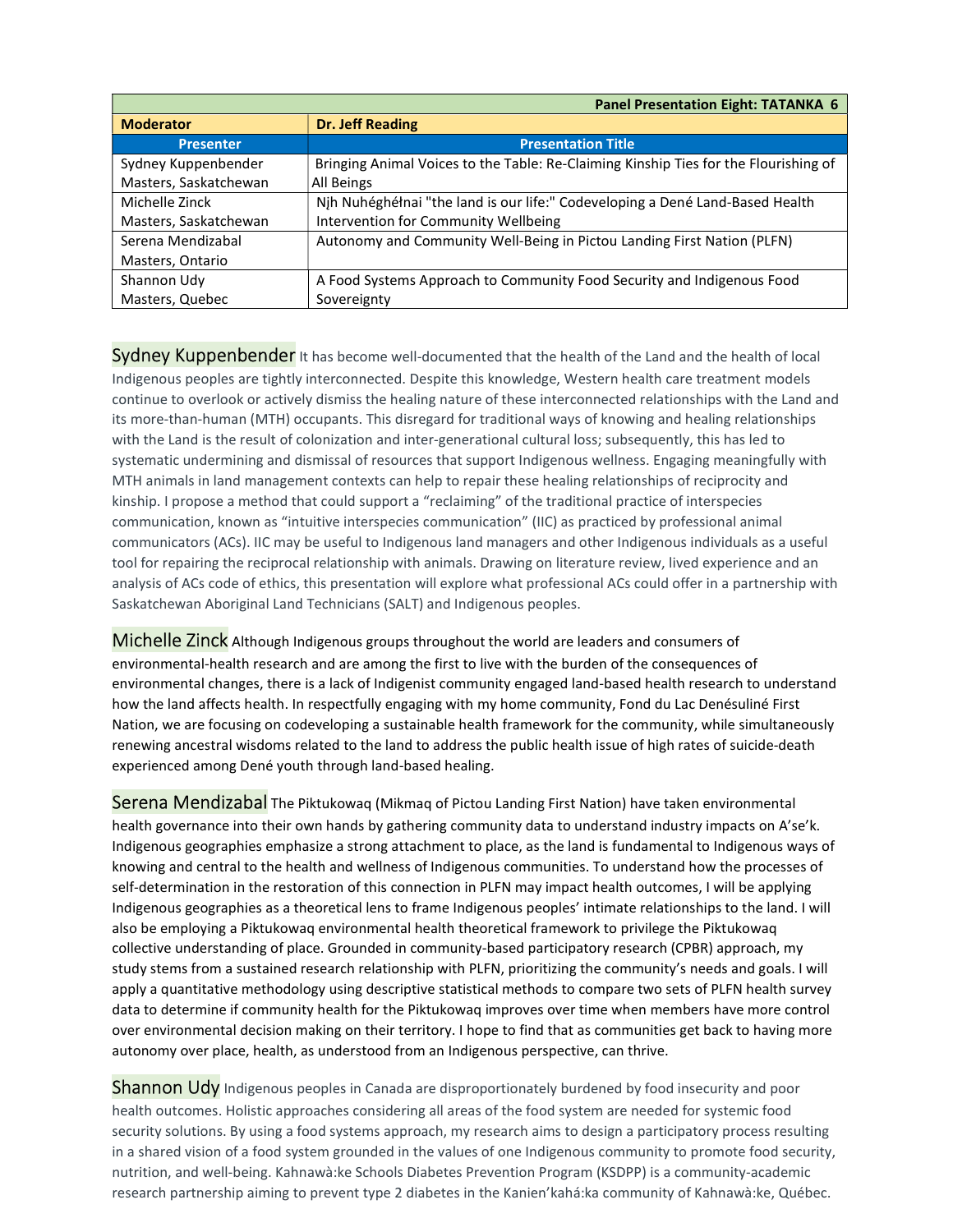KSDPP engages in intersectoral food security and food sovereignty initiatives in Kahnawà:ke as part of its diabetes prevention mission. A qualitative participatory systems method of community group model building will be used to engage a diverse group of community stakeholders in Kahnawà:ke. Through a series of participatory workshops, a food systems map will be created and used to develop a shared vision and identify potential opportunities to strengthen Kahnwà:ke's food system for greater food security and food sovereignty. Building upon current efforts to close gaps in Indigenous health and food security, I share a promising example a food systems approach to community food security and Indigenous food sovereignty.

## Wednesday, June 15<sup>th</sup>, 2022 10:30 am to 12:00 pm

|                          | <b>Panel Presentation Nine: TATANKA 3</b>                                      |
|--------------------------|--------------------------------------------------------------------------------|
| <b>Moderator</b>         | <b>Dr. Diana Lewis</b>                                                         |
| <b>Presenter</b>         | <b>Presentation Title</b>                                                      |
| Penina Sara-Lynn Harding | Creating My Own Research Path as an Indigenous Graduate Student in Northern    |
| PhD, British Columbia    | <b>British Columbia</b>                                                        |
| Lilia Yumagulova         | "We are here to stay": Self-determination, Disaster Displacement, and Climate  |
| Post-Doctoral.           | Change Relocation in Indigenous Communities                                    |
| Saskatchewan             |                                                                                |
| Teena Starlight          | Land-based Climate Change Resiliency from an Indigenous Perspective            |
| PhD, Alberta             |                                                                                |
| Joshua Manitowabi        | Mapping Anishinaabe Kendaaswin: Land, Truth, and Treaties Through Oral History |
| PhD, Ontario             |                                                                                |

Penina Sara-Lynn Harding I am Penína Sara-Lynn Harding, a member of Esk'étemc and we are Secwepemc. I am a mother of three and as I begin the 3rd year of my PhD NRES program, I will share the ways I have Created My Research Path. This includes how I provided the preliminary groundwork for the Esk'étemc Traditional Knowledge & Research Ethics Policy document, of which, I am the first PhD Candidate to navigate their newly published Policy. I will share how completing the 2021 Tiktok Accelerator for Indigenous Creators training contributes to my dissertation and will conclude with a review of my research design & summary of proposed research activities.

Lilia Yumagulova Climate displacement is a pressing global issue with acute local outcomes. In Canada, Indigenous communities are faced with disproportionate impacts of disasters and climate change due to historical and ongoing racists policies such as the Indian Act that dispossessed land, culture and forced reserves in hazardous locations. Climate change is exacerbating disaster risks forcing further displacement and necessitating relocation. Led by an Indigenous Circle of Advisors, this project includes environmental and literature scans (based on Indigenous-led climate adaptation and disaster resilience scholarship and praxis), Indigenous practitioners' interviews and sharing circles, and community-based research to understand the lived experiences of Indigenous women and their unique capacities for addressing displacement through colonialism, disasters, and climate change. The outcomes of this project will be an evidence-based overview of culturally safe practices that can alleviate the outcomes of disasters and prepare for climate change relocation.

Teena Starlight This project will address the social, cultural, and health impact of an issue affecting large communities across the globe, and challenge current paradigms addressing CC by infusing anti-racist principles. This project's aims are to create anti-racist CC policy and practice guidelines that capitalize on the resilience of communities. This study will focus on three research questions: 1. What is the current state of international knowledge on anti-racist CC solutions? 2. What are the perspective of diverse stakeholders on anti-racist climate change practice and policy guidelines to address and respond to CC? 3. How can the strengths and resilience of immigrant and Indigenous communities be mobilized to address and respond to CC? This project will combine the intersectional theory, critical race theory, Indigenous relational ethics framework, and a participatory action research approach. This project will be co-facilitated in three phases. Phase 1 will focus on synthesizing all available literature on anti-racist climate change solutions. Phase 2 will involve interviews of 50 Indigenous and immigrant community leaders across Canada as well as 30 stakeholders, including health service providers, emergency service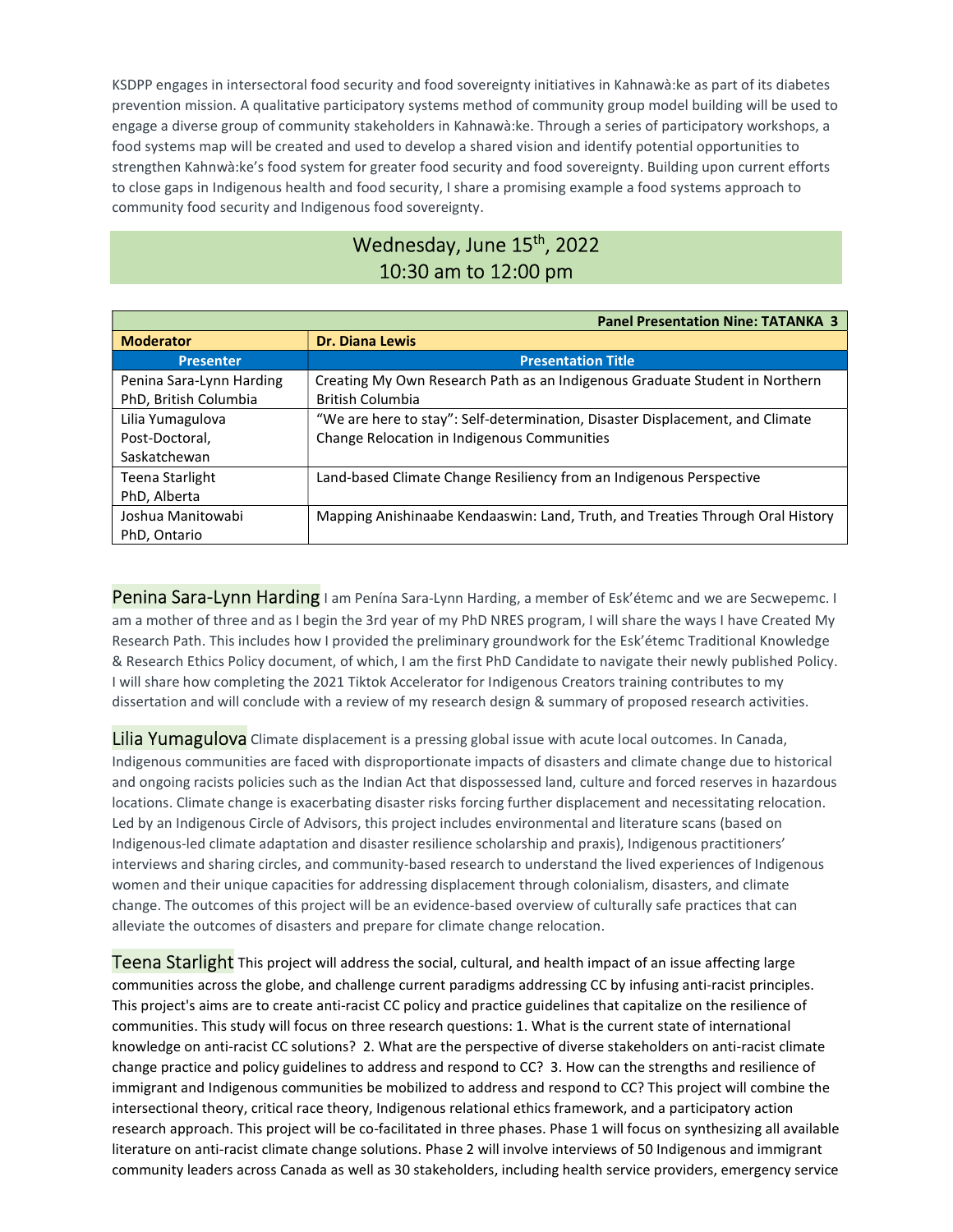providers, immigrant service providers, and policy makers. Phase 3 will involve a multi-stakeholder engagement day led by immigrant and Indigenous communities.

Joshua Manitowabi Maps have traditionally been used to situate a people in a spatial area to graphically represent aspects of their culture. However, historical cartography had colonialist biases and misrepresented Indigenous peoples' views of their territory, their cultural knowledge, and their histories. Colonial mapping in general have often portrayed Anishinaabe people as static and uncivilized and thus distorted their traditional territory as empty landscapes that were available for occupation. This served the interests of colonial powers as these lands were then acquired through European/Indigenous treaty relations. Treaties with Indigenous peoples have been misrepresented in this same context, as nation to nation relationships that no longer evolve. Treaties with people, animals, plants, and water creatures are embedded within Anishinaabe oral history (diibaajmowin). This presentation will envision how decolonial mapping can portray treaty relations with the land, water and sky through the Dish with One Spoon Wampum treaty. It will also demonstrate through storytelling how Anishinaabe occupancy of Odawa Mnis is ongoing. Interactive mapping will be examined for its potential to address the limitations of static mapping in presenting an accurate Anishinaabe perspective. I will examine mapping strategies that incorporate traditional ways of imparting knowledge, such as storytelling and oral history.

| <b>Panel Presentation Ten: TATANKA 4</b> |                                                                                |
|------------------------------------------|--------------------------------------------------------------------------------|
| <b>Moderator</b>                         | <b>Dr. Jennifer Walker</b>                                                     |
| <b>Presenter</b>                         | <b>Presentation Title</b>                                                      |
| Alexandra Nychuk                         | Reading for Shame: Understanding Colonial Policy's Impact on Métis Wellbeing   |
| PhD, Ontario                             |                                                                                |
| <b>Marion Erickson</b>                   | Revitalizing Dakelh Midwifery Through Community Participatory Action Research  |
| Masters, British Columbia                |                                                                                |
| Danielle Hart                            | A Scoping Review of Culturally Appropriate Health Scales for use in Indigenous |
| Masters, Manitoba                        | <b>Birthing Parents</b>                                                        |
| Roxane Letterlough                       | Exploring the Experiences of a Matriarch Who Attended Kamloops Indian          |
| PhD, British Columbia                    | Residential Schools and Her Story of Physical Literacy                         |

### Alexandra Nychuk

The Métis (commonly referred to as Red River Métis) are a distinct Indigenous group, who lack significant health and wellbeing research. Though recognized under Section 35(2) of the constitution, the Métis are largely misrecognized throughout Canada. This dearth is particularly imperative as the Canadian government has begun the process of co-developing distinctions-based Indigenous health legislation in response to Joyce's Principle. This presentation seeks to demonstrate how the Canadian Government has, and continues, to operationalization shame through assimilationist policy and legislation and its implications on Métis well-being. The presentation uses the Cree/Métis value Wahkohtowin, which Métis author, playwriter, scholar and native Cree speaker, Maria Campbell explains as "all of creation [having] responsibilities and reciprocal obligations [to each other]" which includes those that are "Human to human, human to plants, human to animals, to the water and especially to the earth" (2007, p.5). I will use memoirs and poems written by Métis scholars to demonstrate Métis-specific shame created and facilitated by colonialism and illustrate how it implicates Métis wellbeing. Finally, I will discuss how the new era of self-indigenization continues to weaponize narratives of shame.

Marion Erickson The removal of Dakelh women as midwives is an outcome of Euro-western colonial biomedical domination. Colonization has led to less knowledge transmission about birthing and decreased safety in rural residing Dakelh communities. The revitalization of Dakelh midwifery through the creation, development and implementation of a Dakelh doula training curriculum has the potential

l of enhancing perinatal health outcomes in a predominately rural Indigenous nation. Today, it is common practice that women residing in the Northern Health region residing remote places such as reserves, small municipalities, or rural areas leave their homes, families, and communities to give birth in larger centralized hospitals (Northern Health, 2022). This practice is often referred to as a birth evacuation. This Community Participatory Action Research aims to positively impact Dakelh peoples' experiences of birth.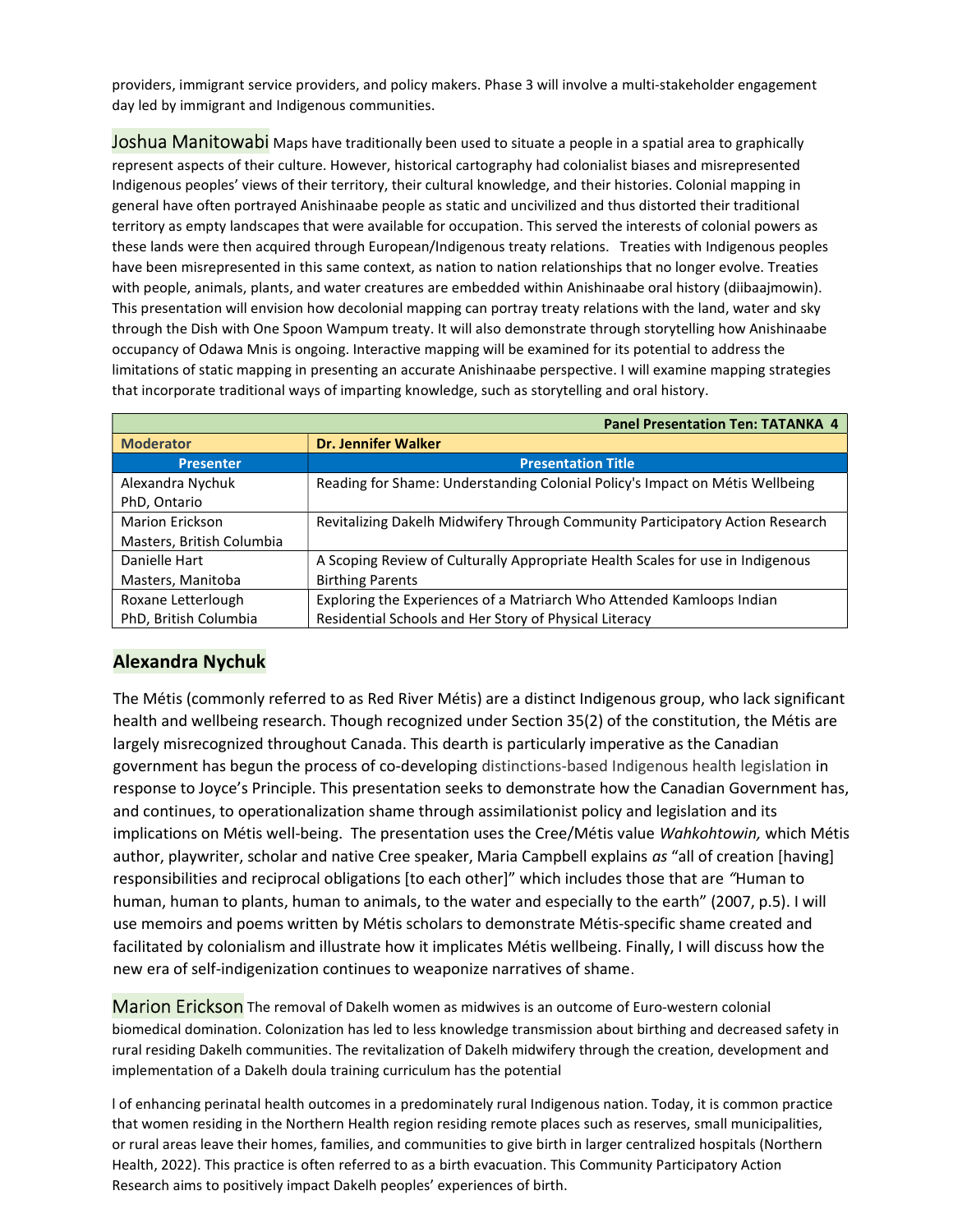**Danielle Hart** The widespread use of many maternal health scales in evaluating perinatal depression and anxiety has brought into question the level of cultural validity and acceptability for use in Indigenous populations. The Edinburgh Postnatal Depression Scale (EPDS) has been reported to be ineffective in evaluating maternal mental health in Indigneous populations, and has led to the development of culturally-appropriate adaptations of the EPDS, such as the Kimberly Mum's Mood Scale (KMSS); however the applicability of these scales to Indigenous populations across Turtle Island has not been evaluated. This study explored all adaptations of maternal health scales used in Indigenous populations in Canada, the USA, Australia, and New Zealand. A systematic search was conducted in Scopus and EBSCOhost as well as grey literature. Nineteen studies were included for review. Six studies evaluated the use of the EPDS or adaptations to this scale and five studies examined the use of the KMMS. Two studies explored the cultural validity of the Risk Behaviour Diagnosis (RBD) Scale and six studies evaluated the use of other miscellaneous scales. There was limited research on the applicability of the identified scales for use in Canadian Indigenous populations, although recommendations for adapting scales to Indigenous populations were identified.

Roxane Letterlough Many Indigenous cultures in British Columbia, are matriarchal. Women's roles were valued, important and respected. Everyone's story is different and this research is to explore how many women use physical literacy or the lifestyle of physical activity to heal or escape trauma. Being physical increases your heart rate, releases serotonin and reduces stress levels. There are stories of women partaking in sport and I grew up watching my mom and her peers play many varieties of team sports. Our cultural training and training of the mind and body is passed on through our genes and our bloodlines. My research is an opportunity to give back to my mom and allow an academic space for her to tell her story. She pushed me to get my education and I want my education to give back to her. My oldest son has been key in my research, helping me and learning along side of me. We get to hear her story and experience at KIRS and learn how we can heal together as a family and a Nation.

| <b>Panel Presentation Eleven: TATANKA 1</b> |                                                                              |
|---------------------------------------------|------------------------------------------------------------------------------|
| <b>Moderator</b>                            | <b>Dr. Heather Foulds</b>                                                    |
| <b>Presenter</b>                            | <b>Presentation Title</b>                                                    |
| Shannon Field,                              | Indigenous Perspectives and Experiences with Active Play                     |
| Masters, British Columbia                   |                                                                              |
| Dylan Merrick                               | How Wellness and Technology Solutions Can Aid in Understanding Indigenous    |
| PhD, Saskatchewan                           | Male Youth                                                                   |
| Julianne Dumont                             | Awareness of Connectedness: A Crucial Protective Factor for Anishinabe Youth |
| PhD, Quebec                                 | Mental Health During the COVID-19 Pandemic                                   |

Shannon Field Colonization and western perspectives have significantly impacted both play experiences for Indigenous peoples and accessible Indigenous knowledge surrounding play. Accordingly, this research strives to make space for Indigenous knowledge in academic literature, by promoting Indigenous conceptualizations of play and inquiring about Indigenous peoples' experiences with play. This project is in partnership with the Red Fox Healthy Living Society, which is an active play-based organization in Metro Vancouver. This project will gather knowledge using a survey and family interviews. The survey will be delivered broadly to all Red Fox participants and will determine common types of play activities and contributions to positive play experiences. Indigenous families will be further invited to take part in a family interview to share, through conversation and visual arts (drawings or collage), what play means to them and how they experience play. A thematic analysis will be guided by perspectives in Tribal Critical Theory and the First Nations Perspective on Health and Wellness model. This research will advocate for Indigenous knowledge in play research and generate recommendations for reflection on ways to design culturally appropriate play programs that honours Indigenous ways of knowing and doing for play specifically, and physical activity more broadly.

Dylan Merrick The core of my project is the confluence of wellness and technology. This project will contribute to communal and academic understandings how wellness and technology work together or counteract each other to explain health outcomes of Indigenous Youth in Saskatoon, Saskatchewan. A primary focus of the research is an exploration of wellness solutions with and for Indigenous youth. Specifically, my research will aim to understand how technologies play a role in wellness solutions for Indigenous youth. The primary channel for capturing this will be a co-designed methodology utilizing youth guidance to co-create expectations, boundaries, and methods of data collection. Through the formation of a Youth Advisory Council, I will be able to foster the relationships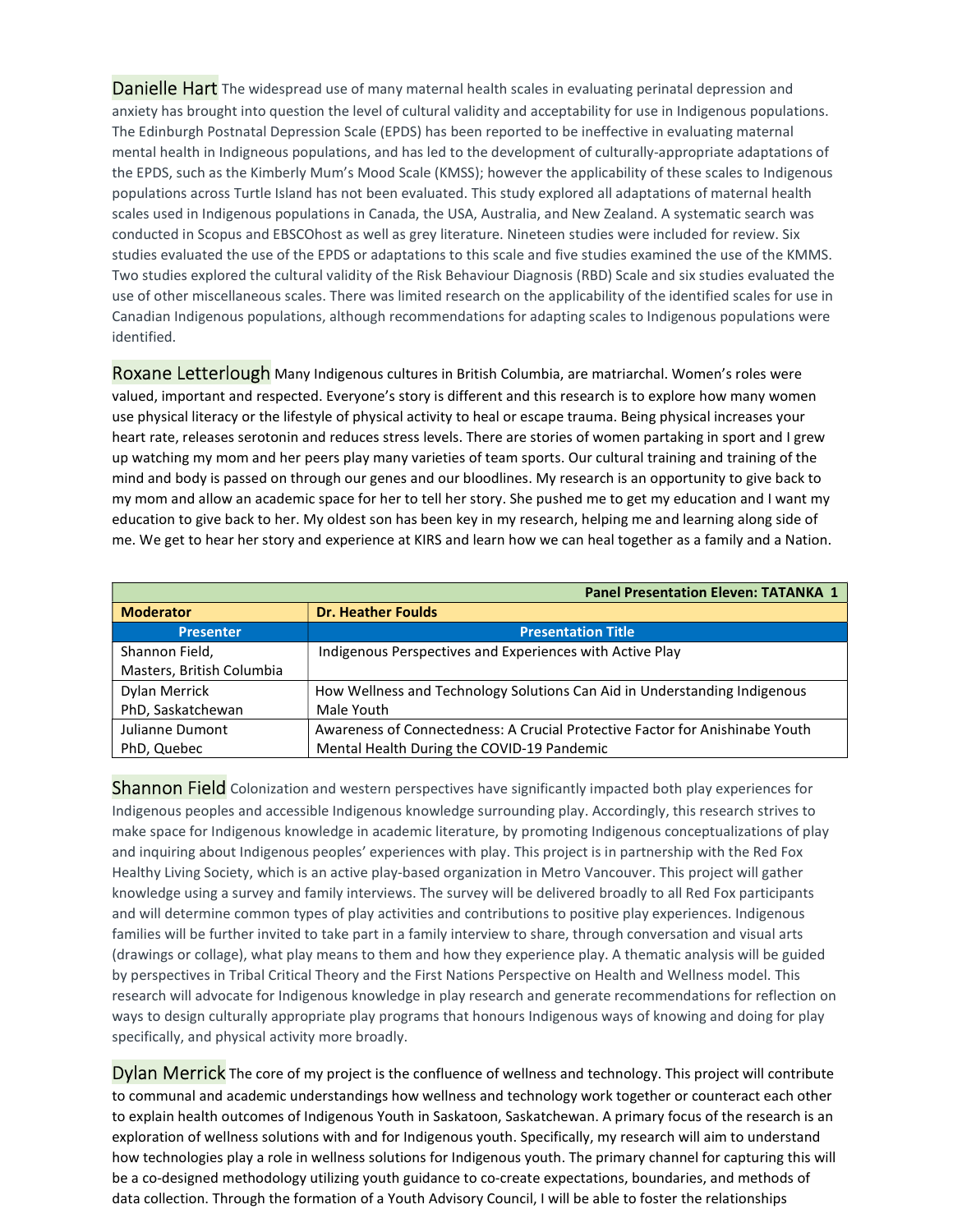necessary to conduct this research. This council will be made up of Indigenous male youth fourteen to twenty-one. The implications and interpretations of the work will be derived from how the youth make meaning or signify wellness and how technologies can aid or hinder in that experience. This project aims at capturing innovative ways to help cover service gaps and understanding wellness of Indigenous Youth in Saskatoon. By linking the concepts of data and narrative sovereignty the project will elucidate Indigenous futurisms and movements in sovereignty.

Julianne Dumont Since time immemorial, First Nations (FN) communities have incorporated culture into their wellness models. Though, empirical support linking cultural components with alcohol use is relatively new. Notably, the COVID-19 pandemic presents a particular context in which state affect can exacerbate risk for alcohol misuse. Coupling this with growing recognition that cultural awareness constructs promote FN peoples' well-being, the current study assessed the influence of the awareness of connectedness on affect-related alcohol use during the COVID-19 pandemic. We hypothesized that elevated awareness of connectedness would mitigate the risk of low positive/high negative affect on alcohol outcomes. The 7-week online study included 48 Anishinabe youth (15- 30 years old). Multi-level Zero-Inflated Poisson regressions supported awareness of connectedness as a moderator of the affect-alcohol relation. As hypothesized, elevated negative affect was associated with reduced negative alcohol consequences, at high (not low) awareness of connectedness. Seemingly, youth aware of their connection to family, community, and land reflect on their role and the need to engage in healthy behaviours. Thus, the results support the protective role of awareness of connectedness on affective risk for alcohol use in the COVID-19 context which can inform prevention programs and culturally relevant interventions among Anishinabe youth.

|                       | <b>Panel Presentation Twelve: TATANKA 3</b>                                   |
|-----------------------|-------------------------------------------------------------------------------|
| <b>Moderator</b>      | <b>Dr. Janet Smylie</b>                                                       |
| <b>Presenter</b>      | <b>Presentation Title</b>                                                     |
| Andrea Martel         | Development of a nêhiýawak Methodology to Advance an Indigenous Model of      |
| PhD, Ontario          | <b>Public Health</b>                                                          |
| Sean McKenzie         | Proactive Review of the Perioperative Glycemic Management Pathway to          |
| Post-doctoral Fellow, | Minimize Healthcare Disparities for Indigenous People in Alberta With and     |
| Alberta               | <b>Without Diabetes</b>                                                       |
| Erik Mandawe          | Indigenous Community Perspectives on Orofacial Cleft Management in Mi'kma'ki; |
| Post-doctoral Fellow, | a Qualitative Study                                                           |
| Nova Scotia           |                                                                               |
| Tara Pride            | Exploring the Experiences of Indigenous Occupational Therapists in Canada     |
| PhD, Nova Scotia      |                                                                               |

Andrea Martel This proposed qualitative research study seeks to advance an Indigenous model of public health that is situated within a nêhiýawak (Plains Cree) knowledge framework, worldview, and praxis. Public health has its challenges, knowledge gaps and systems gaps, particularly in addressing inequities in Indigenous people's health determinants and outcomes. Collective responsibility for wellbeing is not new to Indigenous societies. In recent years, discussions regarding the significance of kinship systems, natural laws, and relationship with the environment as determinants of Indigenous people's health has propelled exploration into defining and operationalizing Indigenous public health systems and practice. Having a deeper understanding of local, nationspecific knowledge, skills, beliefs, and values is integral and supports cultural continuity, reconciliation, and selfdetermining goals in promoting healthy individuals, families, communities, and nations. The focus of this presentation will describe the development of an nêhiýawak methodology to explore nêhiýawak understandings of public health through the perspectives of Elders, knowledge carriers, health professionals and community leaders in two First Nations (FN) communities in Saskatchewan.

Sean McKenzie Post-operative hyperglycemia can lead to increased admission cost and higher incidence rates of patient mortality, infection, readmission to hospital, transfer to ICU, and total post-operative length of stay. Alberta based data identified major gaps in perioperative glycemic management. In diabetic patients, 16.9% underwent zero POCT blood glucose tests post-operatively, and 65.7% had documented hyperglycemia. There is a suggested Perioperative Glycemic Management Pathway (PGMP) with input from multi-disciplinary team members to better identify and treat patients at risk. Unfortunately, this pathway does not consider an Indigenous perspective, despite the fact that this population endures a higher incidence of adverse outcomes secondary to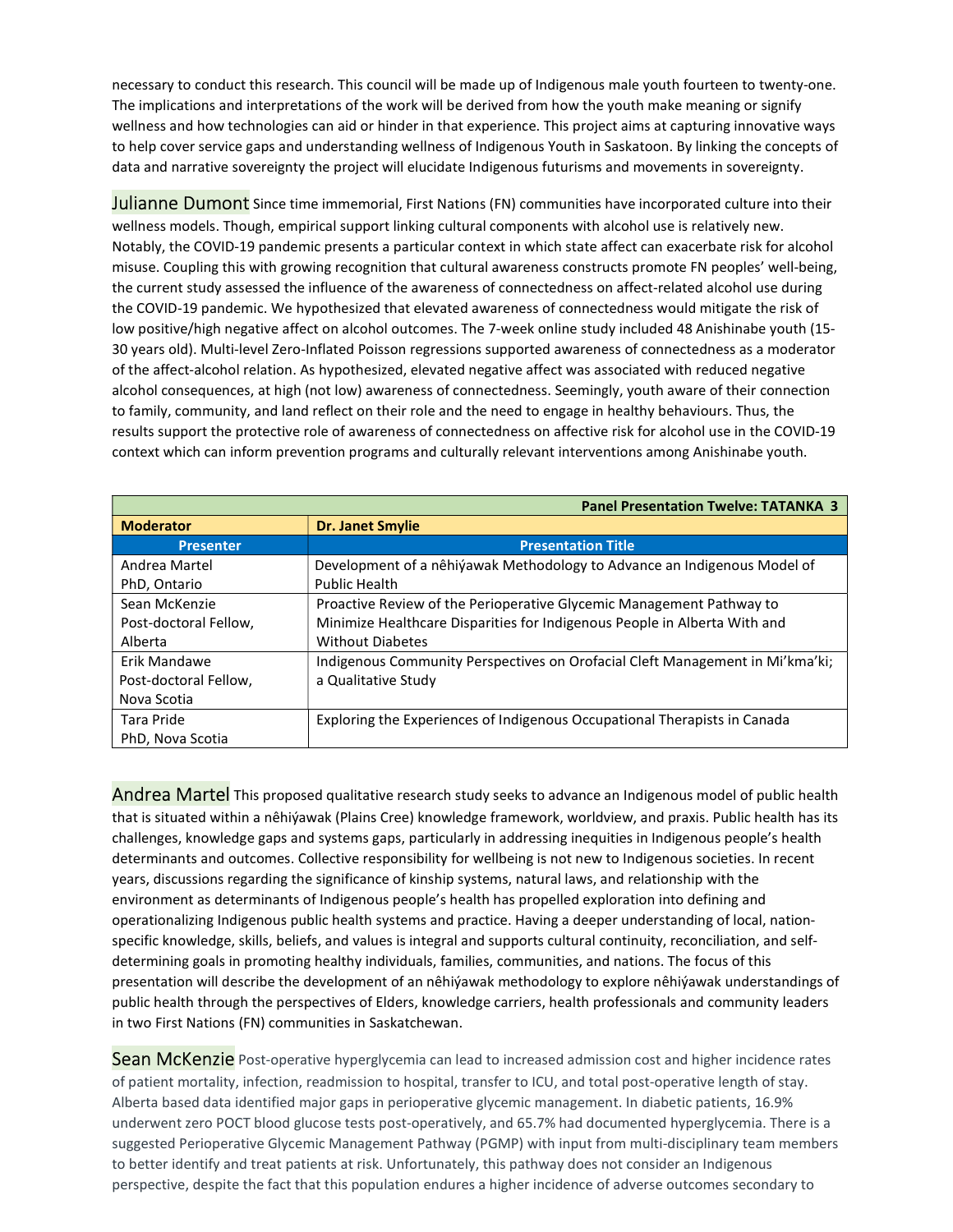perioperative hyperglycemia when compared to their non-Indigenous counterparts. Indigenous patients already suffer from reduced access to culturally competent and safe healthcare as a result of years of systemic racism and intergenerational trauma caused by colonial policies and institutions. This study design is a retrospective cohort review that will include Indigenous people undergoing a non-cardiac surgery. The purpose of this study will be to identify Indigenous specific gaps in care and optimize the PGMP pathway to improve outcomes for Indigenous people with and without diabetes undergoing surgery in Alberta to meet the needs of the Indigenous communities.

Erik Mandawe Orofacial clefts are congenital malformations that disproportionately affect Indigenous infants across Turtle Island with higher incidence rates compared to other cultural groups. Despite this, there are no studies that propose community-informed solutions for holistically managing orofacial clefts within Indigenous communities. Management of orofacial clefts involve surgical intervention from a pediatric craniofacial plastic surgeon, and interdisciplinary management emphasizing support with nursing, feeding, speech, patient education, and cultural/interpersonal supports. With the historic trauma that exists between Indigenous communities and healthcare institutions, it is important for clinicians to recognize their limitations and understandings of Indigenous health, and to have an informed approach rooted in cultural humility, safety, willingness to learn/unlearn, and reconciliation. Land-based approaches in healing are recognized in Indigenous communities as a fundamental methodology that promotes reconciliation while creating healthcare solutions. Thus, we propose a communitybased participatory research project involving qualitative interviews with Indigenous community members, elders, and knowledge keepers aiming to address the gaps in understanding of the lived experiences of Indigenous infants and families seeking orofacial cleft care in Atlantic Canada. We will approach and propose solutions using a Two-Eyed Seeing (Etuaptmumk) methodology, follow Mi'kmaw research principles and protocols, and integrate Mi'kmaw language, culture, and community protocols in the process.

Tara Pride Introduction: The occupational therapy (OT) profession is derived from colonial ideologies, leaving many Indigenous OTs experiencing lack of belonging and incongruity with their own ways of knowing, being, and doing. With recent professional commitments to address the TRC Calls to Action and address systemic racism, Indigenous OTs are well-positioned to engage in and lead this work. For mutual support, Indigenous OTs have identified a need for a dedicated community of practice (CoP). Methods: Phase 1: individual storytelling sessions with Indigenous OTs to learn more about everyday professional experiences; Phase 2: an in-person sharing circle gathering to collectively generate recommendations and ways forward for the profession, operating through an Indigenous CoP. Implications: Indigenous therapists will share their everyday experiences of working within a colonial profession, helping identity barriers to and facilitators of decolonizing approaches in OT. An Indigenous CoP will be established to provide dedicated space for Indigenous OT students and therapists to consider the strengths of both Indigenous ways of knowing and Western knowledge working together (Two-Eyed Seeing) to improve the profession, while providing peer support and mentorship. Conclusions: This CoP will help inform the occupational therapy profession on decolonizing approaches to begin fulfilling the TRC Calls to Action.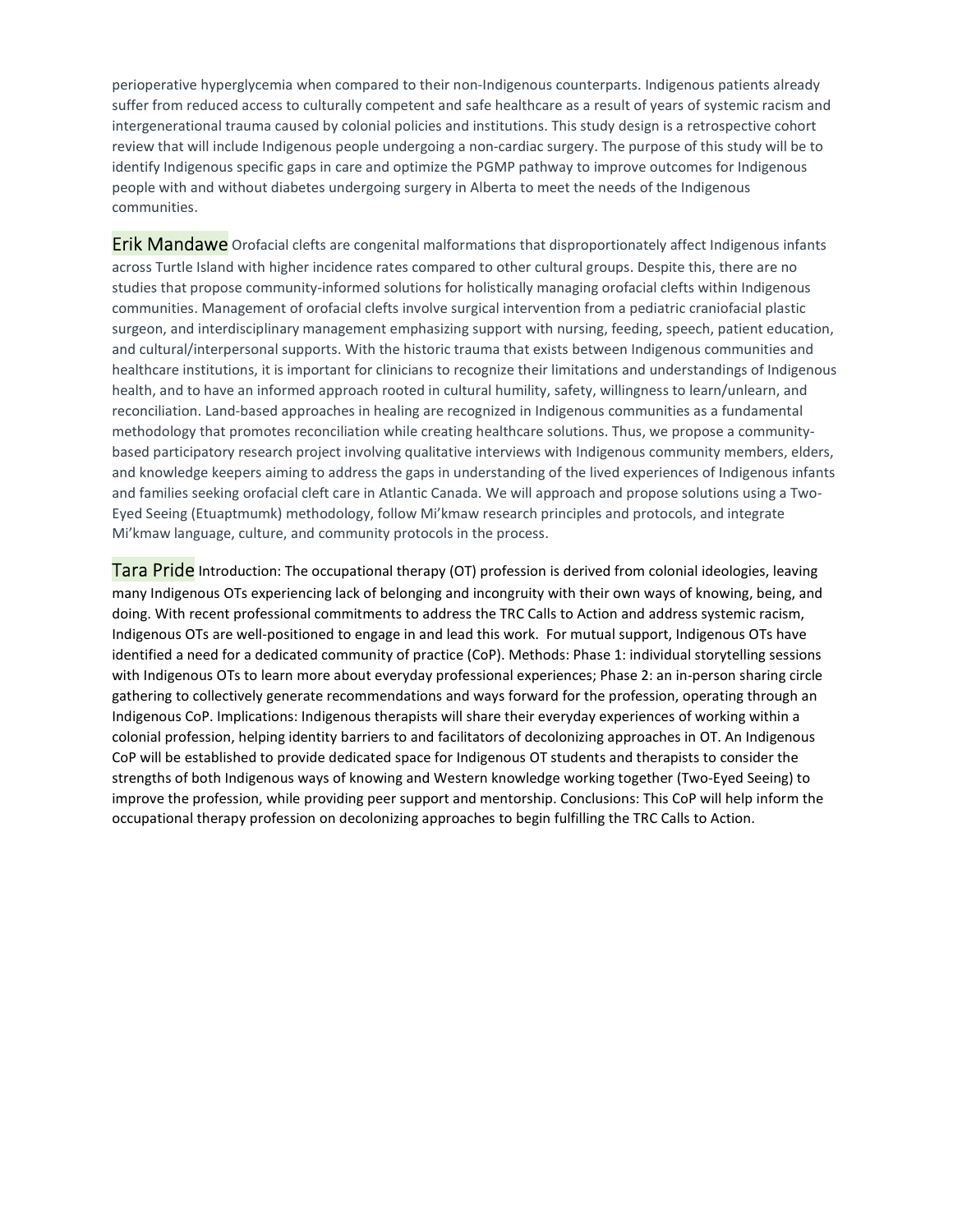# Wednesday June 15<sup>th</sup>, 2022 2:00 pm to 3:30 pm

| <b>Panel Presentation Thirteen: TATANKA 6</b> |                                                                                |
|-----------------------------------------------|--------------------------------------------------------------------------------|
| <b>Moderator</b>                              | <b>Dr. Caroline Tait</b>                                                       |
| <b>Presenter</b>                              | <b>Presentation Title</b>                                                      |
| Ashley Julian-Rikihana                        | Understanding Together, Healing Together: Mi'kmaq language revitalization as a |
| PhD, Nova Scotia                              | Tool for Community Mental Health and Well-being.                               |
| Marlene McNab                                 | KOSKON ÂTÂYOHKAN: Healing the Integration of Intergenerational Trauma and      |
| PhD, Saskatchewan                             | Addictions                                                                     |
| Julia Moreau                                  | Indigenous Mental Health Services on Campus: Research in Progress              |
| Masters, Ontario                              |                                                                                |

Ashley Julian-Rikihana Families, parents, guardians are facing the effects of intergenerational trauma leading to language loss, trauma in relation to language learning, and displacement from culture. The urgency for families to reclaim their mother tongue language, to reclaim identity, and to pass on culture and language to children is prominent in the face of linguicide. As a result of linguicide, there are parents/guardians/families living in households with family members who do not speak the Mi'kmaq language and the younger generation are second language learners attempting to recover, reclaim, and maintain their language. Raising children without their Mi'kmaq/Indigenous heritage language abandons the meaning of being Mi'kmaw with connection to the past, ancestors and destroys the learning spirit. These dispossessions have resulted in mental health outcomes of substance abuse, mental illness, and suicide. This research examines the impacts of language loss in a community and seeks to connect language resurgence to the mental health and well-being of Indigenous families. Language maintenance and revitalization through immersion, parental programs, head start, and early childhood education will engage language speakers and second language learners with English instruction to influence resilience, restorative healing, motivation, and community pride. This community-based piece will be designed to address the gaps in relations to Indigenous mental health and well-being for improving mental health service delivery in parental programs on language maintenance, revisitation, and reclamation within the community. This work towards rejuvenation and empowering families to learn language together fosters healthy communication, pride, promotes aboriginal child and youth mental health and further breaks the cycle of intergenerational trauma. Methodology is expressed in the learning of Mi'kmaq language. The use of storywork will include talking circles, fieldnotes, Jamboard questions, and language learning sessions.

Marlene McNab Canada's mental health and addictions strategies provide complex and multi-jurisdictional treatment opportunities for people with substance use disorders (Do et al., 2007). However, navigating this complex system is difficult for Indigenous peoples, particularly those experiencing intergenerational trauma (IGT) and addictions. Service providers are not differentiating between historical and complex trauma. This oversight leads to pathologizing and blaming the substance user, resulting in outcomes that mask the addicts' symptoms without addressing their underlying traumas. Further research is needed to develop more appropriate policy instruments for treating IGT and addictions. This research aimed to identify and describe the recovery process from IGT and addictions. Given that Canada's Indigenous peoples are currently dealing with the long-term effects of Indian residential schools (IRS), the research methodology was both trauma and culturally informed. Nine Indigenous persons participated in the study whose lived experience involved recovering from substance use disorder and co-occurring intergenerational trauma. All nine participants had either direct or indirect involvement with the IRS system. This study used a theoretical framework grounded in an Indigenous paradigm. It involved applying a Nêhiýaw methodology to the research design and utilizing phenomenological theory, particularly for data gathering and analysis. The philosophical underpinnings of the phenomenological approach are consistent with a Nêhiýaw methodology.

**Julia Moreau** Introduction: Canadian post-secondary institutions are transitioning towards culturally competent service delivery as Indigenous students experience disproportionately poor mental health. However, predictors of mental health service utilization on campus remain largely unexplored. This research will investigate the relationship between holistic wellbeing and access to campus mental health services, including Indigenous-specific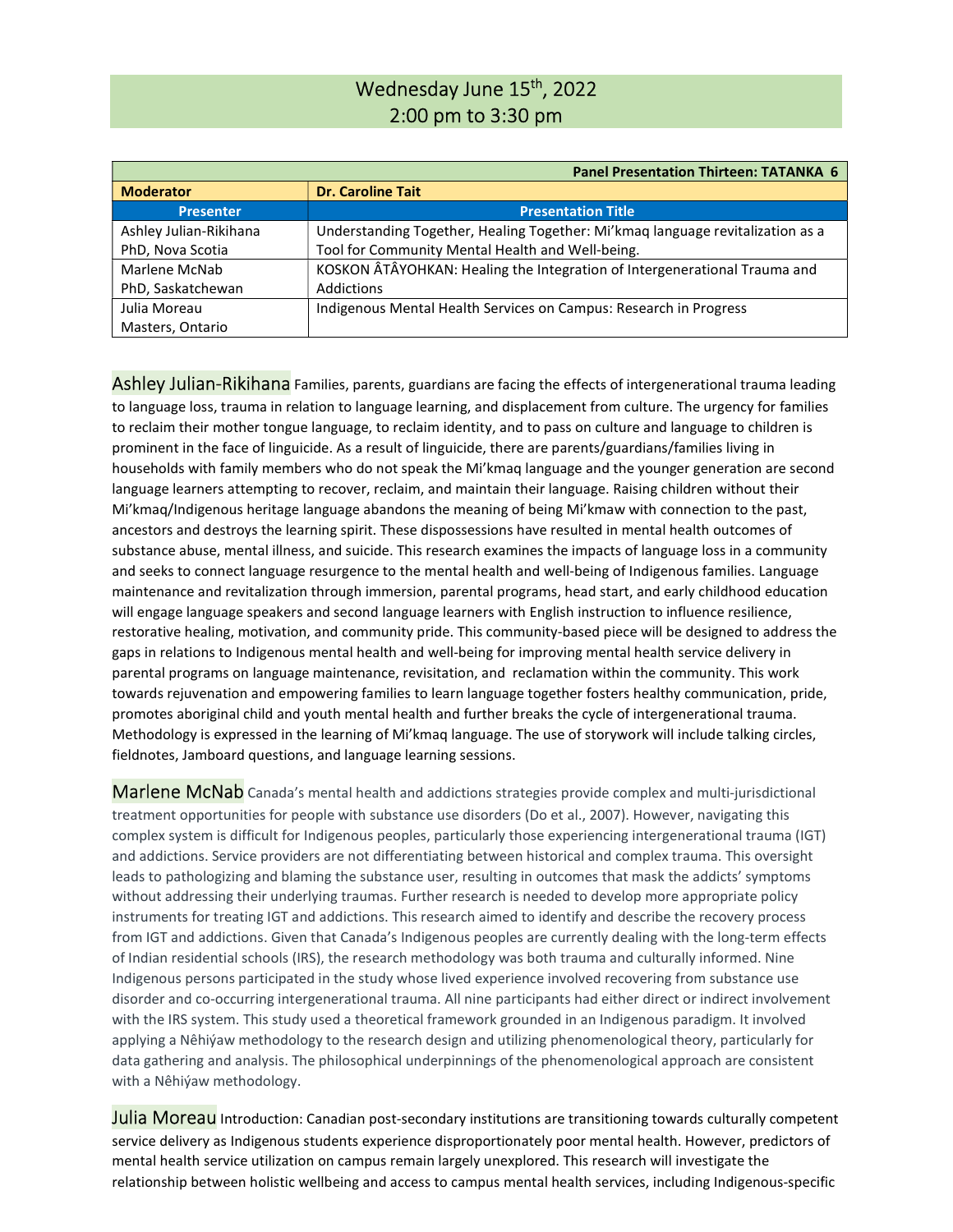resources. Methods: Data will be analyzed from a 2021 study created in collaboration with Queen's University's Four Directions Indigenous Student Centre and Student Wellness Services. 117 Queen's Indigenous students completed a cross-sectional online survey that assessed current wellbeing and experiences with mental health resources. We hypothesize that barriers to accessing services will weaken the relationship between poor holistic wellbeing and accessing campus mental health services. To statistically test this hypothesis, a moderation model will examine the relationship between holistic wellbeing and campus mental health service utilization through barriers to accessing services, such as knowledge, comfort level, and cultural appropriateness of services. Experience of racism and discrimination will be investigated as a covariate. Research Significance: Recent literature suggests Indigenous students may not access mental health services despite experiencing poor wellbeing. This analysis will help elucidate necessary actions to remove access to barriers and improve existing mental health care for post-secondary Indigenous students.

| <b>Panel Presentation Fourteen: TATANKA 4</b> |                                                                               |
|-----------------------------------------------|-------------------------------------------------------------------------------|
| <b>Moderator</b>                              | <b>Dr. Rod McCormick</b>                                                      |
| <b>Presenter</b>                              | <b>Presentation Title</b>                                                     |
| Tina Alexis                                   | <b>Reclaiming Dakelh Voices</b>                                               |
| PhD, Saskatchewan                             |                                                                               |
| Doris J. Wesaguate                            | First Nations Women Susceptibility to Poorer health in Adulthood: The Role of |
| PhD, Saskatchewan                             | Indian Residential School and Adverse Childhood Experiences                   |
| Kathleen Jean McMullin                        | Walking in the Footsteps of Our Woodland Cree Grandparents                    |
| PhD, Saskatchewan                             |                                                                               |

**Tina Alexis** Indigenous peoples have begun the process of reclaiming traditional knowledge as a healing mechanism and as a decolonizing methodology. In many communities, Elders are the knowledge holders, sustaining years, sometimes centuries upon centuries of knowledge passed down through oral traditions. That is, information passed down through generations using story. This includes prayers, values, laws, proverbs, and customs. This research will use a storytelling methodology and previous recorded data where Elders share their stories about southern Dakelh traditional knowledge and ways of being. This proposal also takes into consideration the complex issues of being stripped of culture, language, and homelands. The questions this study aims to answer are "what are traditional practices of southern Dakelh people that will liberate us back to optimum health? "How will our community foster and grow to be well again after experiencing attempted-assimilation through the Residential schools? What methods and information will be used to share our past with non-Indigenous communities that will not compromise cultural integrity while at the same time, building healthy and sustainable relationships?

**Doris J. Wesaquate** Colonization, systemic abuse, historical and intergenerational trauma are common among Indigenous Peoples. Chronic disease and mental health challenges may be associated with residential school, foster care and adverse childhood experiences (ACE). Abuse, neglect, violence and maltreatment are examples of ACE. First Nations women experience a higher prevalence throughout their lifetime when considering chronic disease where both mental and physical health issues are concerned. The objective of the proposed studies is to understand associations of prenatal and childhood experiences of intergenerational trauma, ACE and chronic mental and physical health amongst First Nations women in Saskatchewan. Three studies will be conducted in partnership with First Nation communities and urban organisations in the Treaty 4 and 6 areas of Saskatchewan. Interview guides and questions will be developed with First Nation Elders, Knowledge Keepers, Health Directors, and community research partners. Study one includes photovoice and interviews with 20 First Nations women to discuss prenatal/childhood experiences of intergenerational trauma and ACE in relations to mental and physical health and well-being. Study two will include photovoice and interviews with 20 First Nation women related to ACE and prenatal/childhood experiences of intergenerational trauma associations with chronic disease, heart disease and stroke. The final study entails group conversations to gather suggestion for services, programs and initiatives that could be beneficial for mental health and health promotion among First Nations women who have experienced ACE or prenatal/childhood intergenerational trauma.